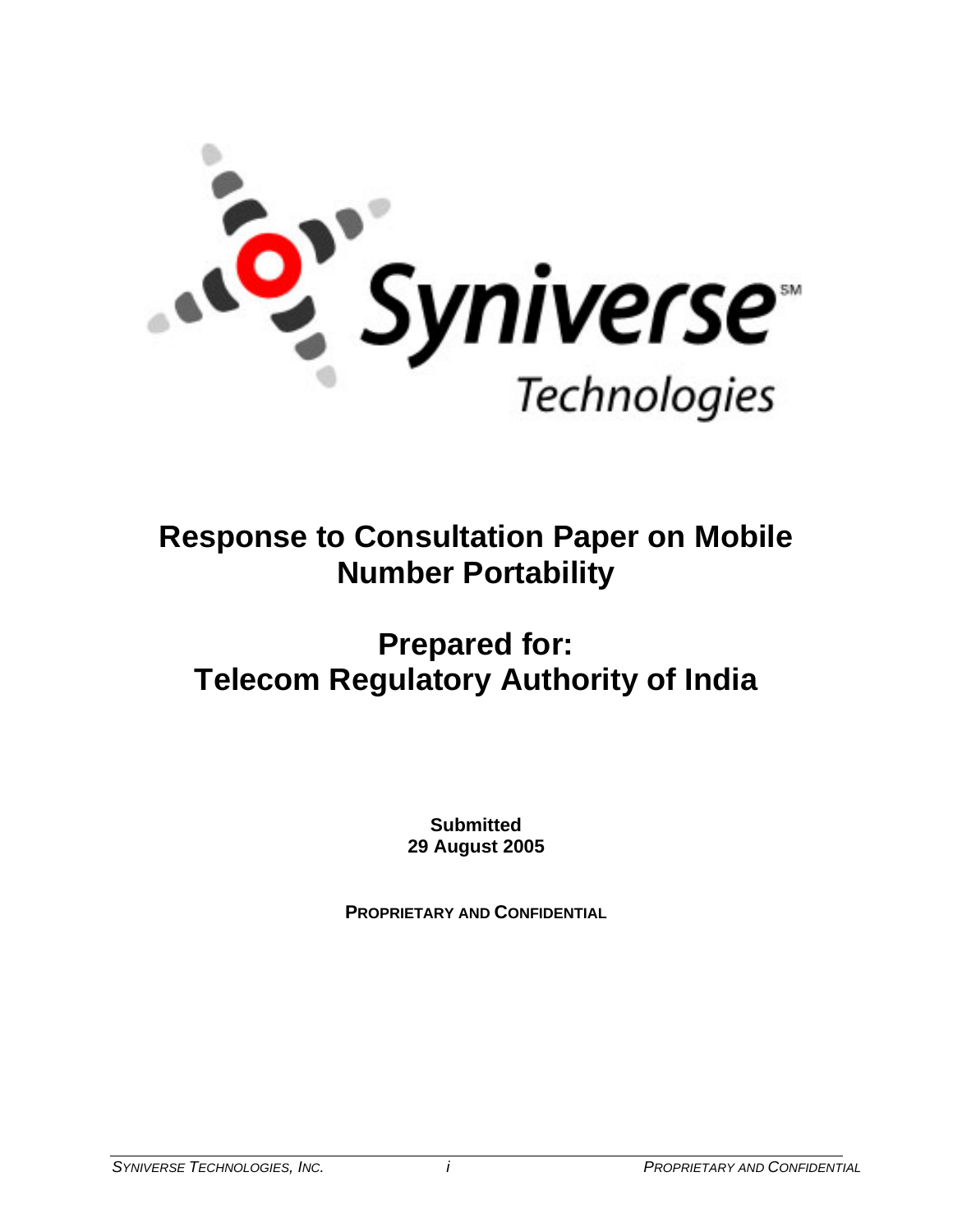*TRAI* 

THIS MATERIAL IS THE PROPRIETARY PROPERTY OF AND CONFIDENTIAL TO SYNIVERSE TECHNOLOGIES, INC. (SYNIVERSE). DISCLOSURE OUTSIDE OF SYNIVERSE IS PROHIBITED EXCEPT BY LICENSE AGREEMENT OR OTHER CONFIDENTIALITY AGREEMENT.

THE INFORMATION CONTAINED HEREIN IS NON-BINDING AND PROVIDED FOR BUDGETARY PURPOSES ONLY. NOTWITHSTANDING ANYTHING IN THE RFP (IF APPLICABLE) TO THE CONTRARY, THE FINAL TERMS AND CONDITIONS GOVERNING THE ACTUAL SERVICES AND PRODUCTS TO BE PROVIDED, AS WELL AS THE RIGHTS AND OBLIGATIONS OF THE PARTIES, SHALL BE COVERED BY A SEPARATE AND DISTINCT AGREEMENT TO BE NEGOTIATED BY THE PARTIES. NOTHING HEREIN SHOULD BE CONSTRUED AS OBLIGATING EITHER PARTY TO THE OTHER FOR ANY PURPOSE WHATSOEVER.

THE PROVISION OF ANY NETWORK ELEMENTS, COMPONENTS AND/OR SERVICES DEFINED IN THIS PROPOSAL, IS SUBJECT TO ALL APPLICABLE FEDERAL, STATE, AND LOCAL LAWS, STATUTES, RULES, AND REGULATIONS.

INFORMATION CONTAINED IN THIS PROPOSAL, INCLUDING BUT NOT LIMITED TO PRICING AND EXCLUDING HARDWARE CONFIGURATION (IF APPLICABLE), IS VALID FOR NINETY (90) DAYS FROM THE DATE SET FORTH ON THE FRONT OF THIS PROPOSAL.

The following are services, software products, service marks, and/or trademarks of Syniverse Technologies, Inc.:

| $\overline{ACCESS^{\otimes}}$           | inpack <sup>SM</sup>                                     |
|-----------------------------------------|----------------------------------------------------------|
| $ACCESSS\&E^{\circledast}$              | $INPort^{\circledR}$                                     |
| ACCESSibility <sup>®</sup>              | INPosition <sup>SM</sup>                                 |
| Brience <sup>®</sup>                    | LATALink <sup>SM</sup>                                   |
| $\overline{\text{CCNS}^{\text{SM}}}$    | Phone Me Anywhere Plus®                                  |
| Crossroads <sup>SM</sup>                | PMA Plus <sup>®</sup>                                    |
| $EDT^{SM}$                              | RoamerXchange <sup>®</sup>                               |
| Electronic Data Transport <sup>SM</sup> | SmartChallenge <sup>®</sup>                              |
| Encrypt-A-Key®                          | SOLUTIONS <sup>®</sup>                                   |
| Fleet-On-Track <sup>SM</sup>            | Solutions Without Limits®                                |
| FMR Plus®                               | S.T.A.R.S. STREAMLINERTM                                 |
| Follow Me Roaming Plus <sup>®</sup>     | S.T.A.R.S. STREAMLINER Terminal Access Reporting System® |
| FraudChallenger <sup>®</sup>            | STREAMLINER <sup>®</sup>                                 |
| FraudForce®                             | Syniverse <sup>SM</sup>                                  |
| FraudInterceptor®                       | Syniverse logo                                           |
| FraudManager®                           | Syniverse Spark design                                   |
| Fraud Resource Center <sup>SM</sup>     | Syniverse Connections <sup>SM</sup>                      |
| Fraud $X^{\circledR}$                   | UniRoam <sup>SM</sup>                                    |
| InForum                                 | Visibility®                                              |
| $INLink^{\overline{\otimes}}$           | Whatever It Takes <sup>SM</sup>                          |

® Denotes registration in the United States

All other companies' marks and names are the trademarks or service marks of the respective company.

© Syniverse Technologies, Inc. All rights reserved under U.S. and international copyright laws.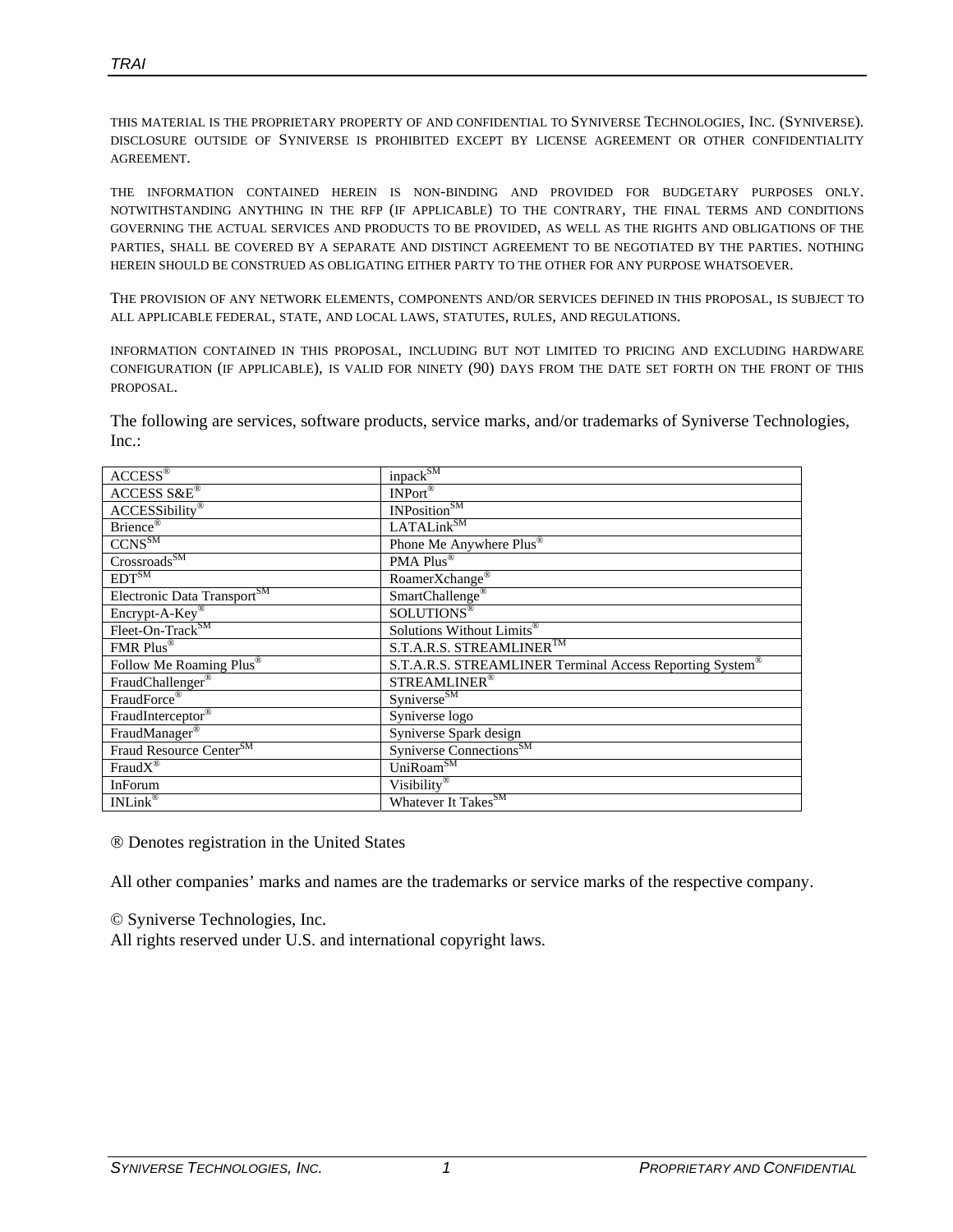# **Contents**

| 1.2 |                                                                                                    |  |
|-----|----------------------------------------------------------------------------------------------------|--|
| 1.3 |                                                                                                    |  |
| 1.4 |                                                                                                    |  |
|     |                                                                                                    |  |
|     | 1.6 SYNIVERSE RESPONSE TO TRAI CONSULTATION PAPER ON MOBILE NUMBER PORTABILITY - CHAPTER 6. ISSUES |  |
|     |                                                                                                    |  |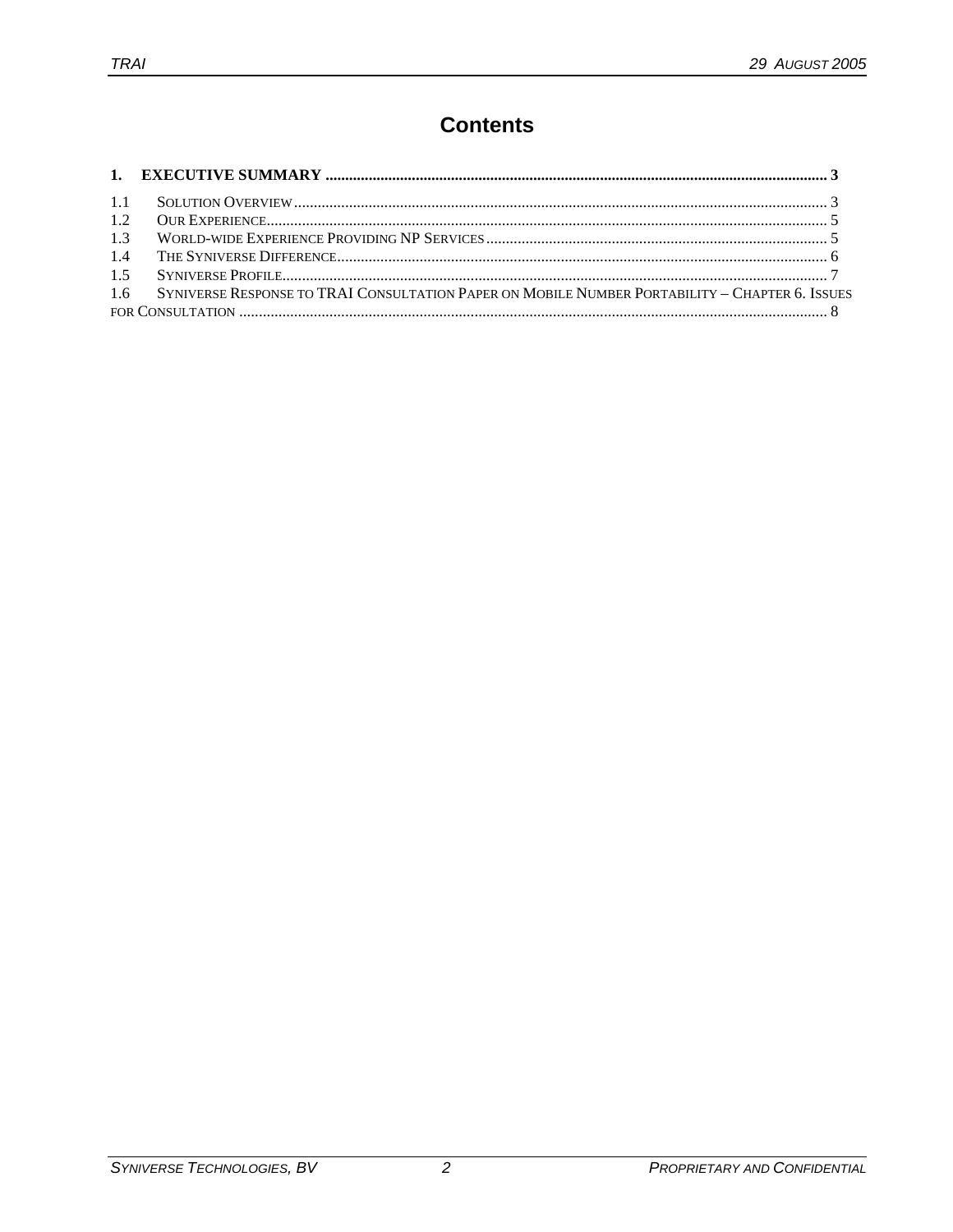# **1. EXECUTIVE SUMMARY**

Syniverse Technologies Inc. (Syniverse) appreciates the opportunity to deliver this response to questions posed in the MNP Consultation Paper by the Telecom Regulatory Authority of India (TRAI). We are confident that our approach to Mobile Number Portability will meet both the current and long-term needs of the TRAI, the Operators of India and most importantly, the subscribers comprising the marketplace. We understand that you are in the initial phase of MNP. Should you have questions at all regarding our solution or the intricacies of MNP, please do not hesitate to call upon us.

# *1.1 Solution Overview*

Syniverse's proposed solution is designed to address all elements of a NP solution which includes inter-operator communication (IOC), communication between operator and central database (Service Order Activation or SOA), centralized repository of all porting routing information and the means to broadcast that information to all operators for call completion (Local Service Management System or LSMS). Our solution is an all-encompassing integrated business solution that addresses efficient architecture, business processes and the local-marketing expertise required to launch this new industry service.

The proposed centralized model leverages Syniverse's overall Central Service Bureau Model and will afford Participating operators with multiple benefits that include:

¾ **Full Service End-To-End Solution Delivery** – Syniverse will deliver TRAI every element of a Number Portability Solution – all under the watchful eye of a secure and reliable hosting facility managed and located within India.

Syniverse will work with operators to facilitate and guide the NP planning process. We will assist in setting-up the steering and decision making groups that address crucial areas such as: business process formulation, technical planning, implementation planning and acceptance testing committees.

Syniverse will work with operators to manage the complexity of change within their Network, Customer Relation Management, Billing, Provisioning, and Point of Sale infrastructure that must occur to accommodate the porting process. Syniverse can also optionally provide back-office integration work necessary to connect Operator port-flow processing to the NP system.

Reporting will be delivered via a secure Internet portal for information management. Lastly, full ISO 9001:2000 certification ensures quality and controls to our valued customers.

¾ **Central Application for a Standard, Automated Approach to Number Portability** - A standard, published interface into the systems means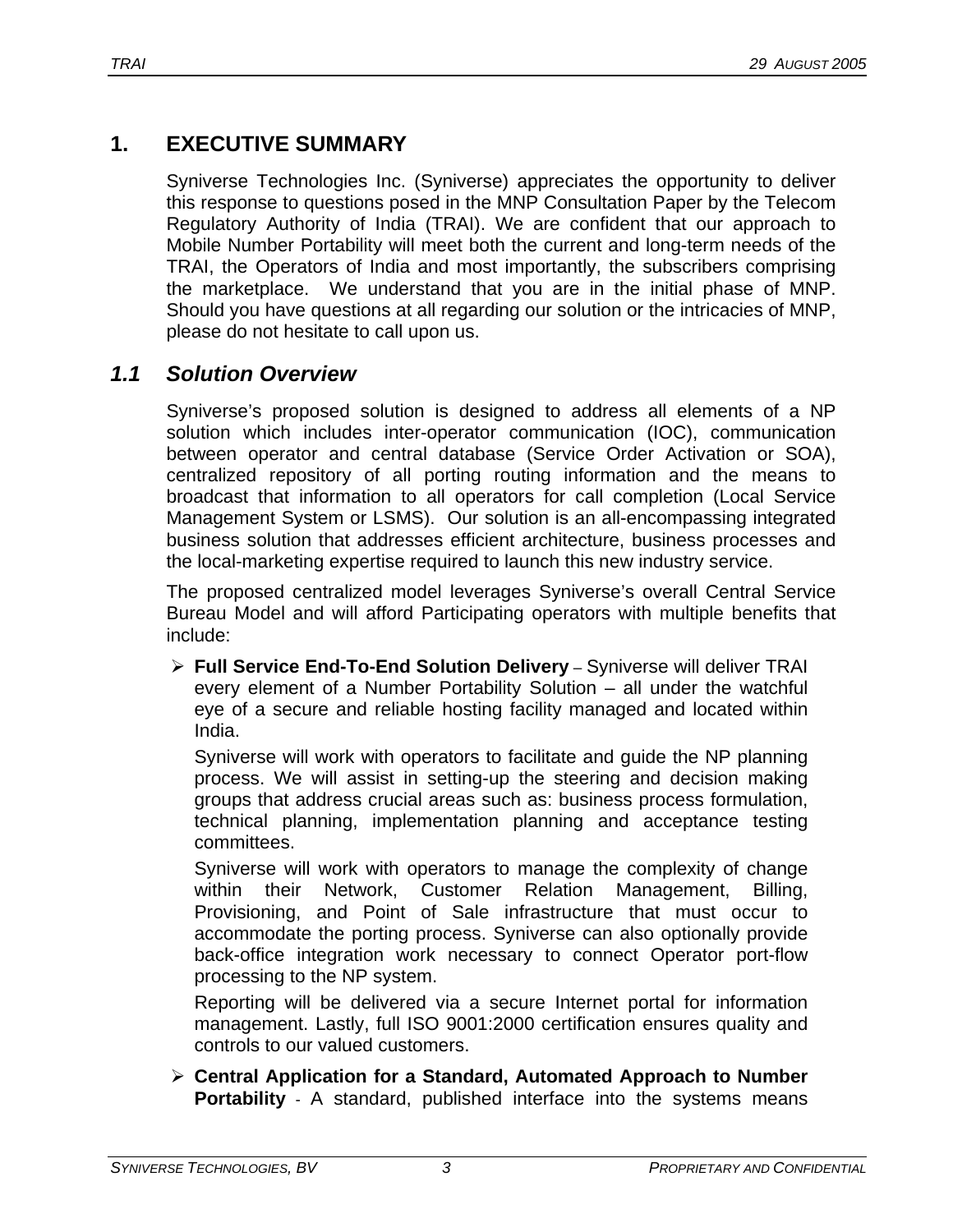operators implement a single API which translates into a FAST, COST-EFFECTIVE implementation.

Tiered-architecture separating core system functionality and written on industry standard platforms, translates to a highly flexible service. As a result, NP business rules can be modified and implemented quickly. The automated approach enables fast, efficient ports, which can impact the success of NP in India by increasing subscriber satisfaction.

Our Service Bureau approach allows operators to share the solution costs among all operator-users in a fair and equitable manner. Flexible business models are easily employed utilizing this approach.

Central application means ONE CONTROLED SOURCE from which operators can manage routing and call processing activity.

- ¾ **Security of Participating Operator's Data** Syniverse's trusted third party position in the industry means that your data will be secure at all times. Syniverse will protect the privacy of subscriber data insuring that the data of your most important asset; the subscriber, will not be compromised.
- ¾ **Marketing/Product Development Expertise** Syniverse has the existing infrastructure and expertise to assist TRAI create additional value-added opportunities and product enhancements. Our Product Management and Business Development team will manage both the lifecycle of this service as well as drive new complimentary service opportunity such as Calling Name (CNAM), Wireless Directory Assistance (WDA) within the marketplace.

Syniverse is able to provide TRAI with a master database to support the NP process. After our solution has been implemented, TRAI will have a centralized database that will provide you and all operators within India the ability to:

- $\triangleright$  Allow a fixed or mobile phone user to keep his phone number after changing the subscription to another operator
- $\triangleright$  Allow operators to seamlessly communicate porting information between Donor and Recipient Operators.
- $\triangleright$  Maintain a record of the routing information associated with ported phone numbers so that calls can be routed properly
- $\triangleright$  Have one consistent, reliable source for porting data, namely the NP Central database
- $\triangleright$  Have one standard interface in which operators communicate both to each other and the central database
- ¾ Provide a central point of reference for any Service Provider or Network Operator to understand which Network Operator currently owns the number
- $\triangleright$  Provide a fully automatic process, requiring no human intervention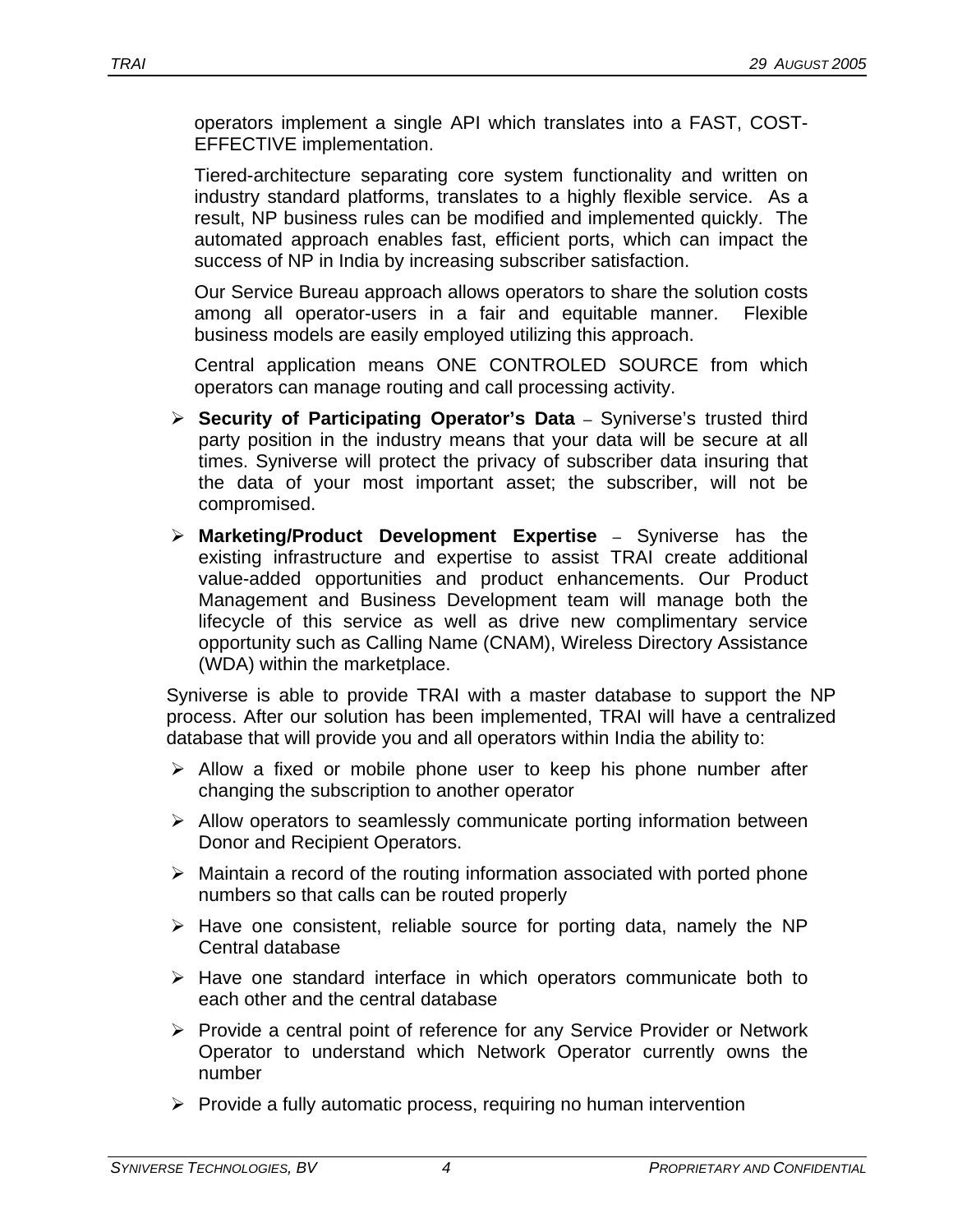- $\triangleright$  Provide a manual GUI interface as an alternative to a fully automated process
- $\triangleright$  Maintain common functionality
- $\triangleright$  Maintain historical data for analysis

# *1.2 Our Experience*

Syniverse is well positioned to meet TRAI's requirements for the provision of Number Portability within India. To bring NP to market, we will leverage our current industry relationships and our core competencies in:

- $\triangleright$  Central Database Facilities
- ¾ C7/SS7 Network Expertise
- $\triangleright$  Call Handling Expertise
- ¾ World-Class Customer Care

Syniverse has the staff and infrastructure in place to support this initiative and looks forward to establishing a long and mutually beneficial relationship with the TRAI.

Syniverse has the necessary knowledge and experience to support TRAI's endto-end implementation of all elements of Number Portability (NP). We have the necessary experience in developing and delivering carrier-grade solutions in a secure and reliable production environment. Syniverse has demonstrated our ability to process high-volume, high-value transactions associated with NP in a consistent and efficient manner while providing exceptional customer service to both fixed and mobile operators within India. Most importantly, we have experience in several countries around the world in addressing their unique requirements and the inherent complexities associated with the porting of numbers. By implementing a centralized application and reference database, all existing and future operators can share in the benefits while equally distributing the associated costs with our flexible pricing models. Lastly, we have the capability to assist the Operators of India's efforts to ensure the NP system successfully integrates into their back-office infrastructure.

# *1.3 World-wide Experience Providing NP Services*

Syniverse's solution leverages our experience with the United Kingdom Mobile NP system that we have had in production since July 2001. This proven solution has recorded porting by more than 60 Service Providers reaching in excess of 90,000 numbers per month, and availability above 99.5%. The product has also been implemented to support NP in Finland, where mobile porting is running at more than 20% per year.

In the United States, Syniverse operates, in a service bureau environmental NP solution for five of the top six operators, seven days a week, including holidays. Since the start of mobile number portability in the U.S. (November 24, 2004), we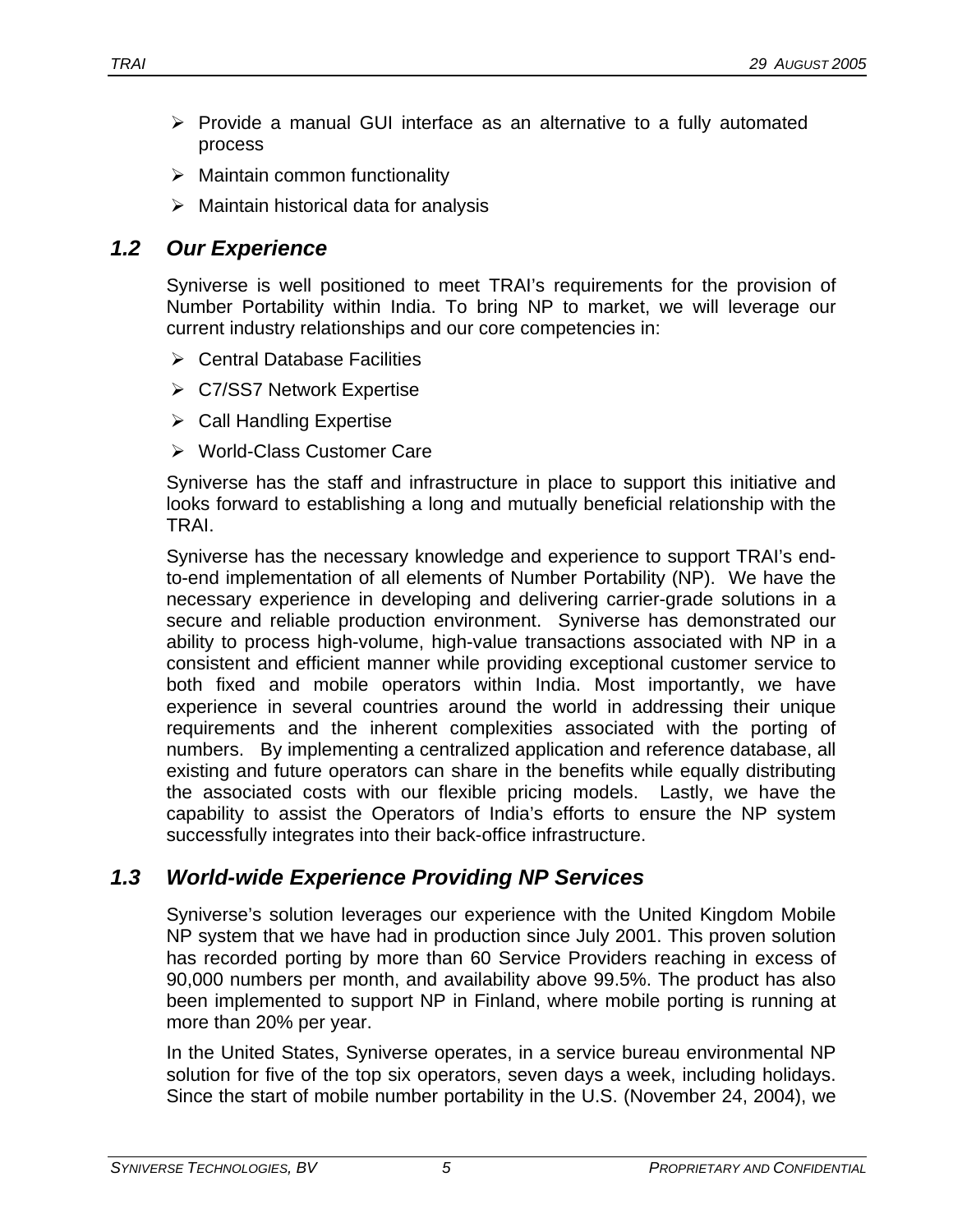have processed more than three million port requests.

Syniverse was a contributing editor to the Cellular Telecommunications Internet Association (CTIA) Wireless NP Report (TR45.2) to modify the IS-41 request to accommodate the need for troubleshooting and customer service.

Syniverse actively participates in several NP industry teams including:

- ¾ Wireless NP Administration Working Group (WNPA WG), including the following subcommittees:
	- Fallout Reduction Task Force (FORT) working with wireless operators to develop industry methods, procedures and standards to help reduce fallout rates and resolve fallout faster. Syniverse is a cochair of the FORT.
	- Wireless Testing Subcommittee working to coordinate service provider-to-service provider testing and developing the WLNP test plan
	- Interspecies taskforce  $-$  to help address issues in porting between wireless and wireline carriers
- ¾ Operations and Billing Forum (OBF) Syniverse participates in several ways including its Wireless Committee and the Local Service Order and Provisioning (LSOP) Committee

Syniverse also played a key role in several industry subcommittees that, having completed their mission, have been disbanded. The most notable of these was the Wireless NP Operations Team, which defined wireless specific industry practices and processes and resolved issues associated with WLNP. This subcommittee is rolling up to the LNPA WG in August 2004.

Syniverse is a member of CIBERNET subcommittees dealing with the intercarrier communication process for exchange of customer porting information. In addition, the Syniverse Users' Group has a subcommittee dedicated to WNP and related issues.

# *1.4 The Syniverse Difference*

Syniverse is best positioned to provide the solution for TRAI for several reasons:

- $\triangleright$  A Track Record of Success We have successfully deployed a full NP service offering within the United Kingdom, Finland and the United States over the past 3 years. We have been providing services to mobile and fixed operators worldwide clients for more than 20 years.
- $\triangleright$  A Proven Solution Our approach is based on our solution that has been successfully deployed in Finland in an NP environment very similar to that in India.
- $\triangleright$  Top-class program management expertise Program management is one of our core strengths. We understand the common implementation challenges and have the experience to successfully manage projects. We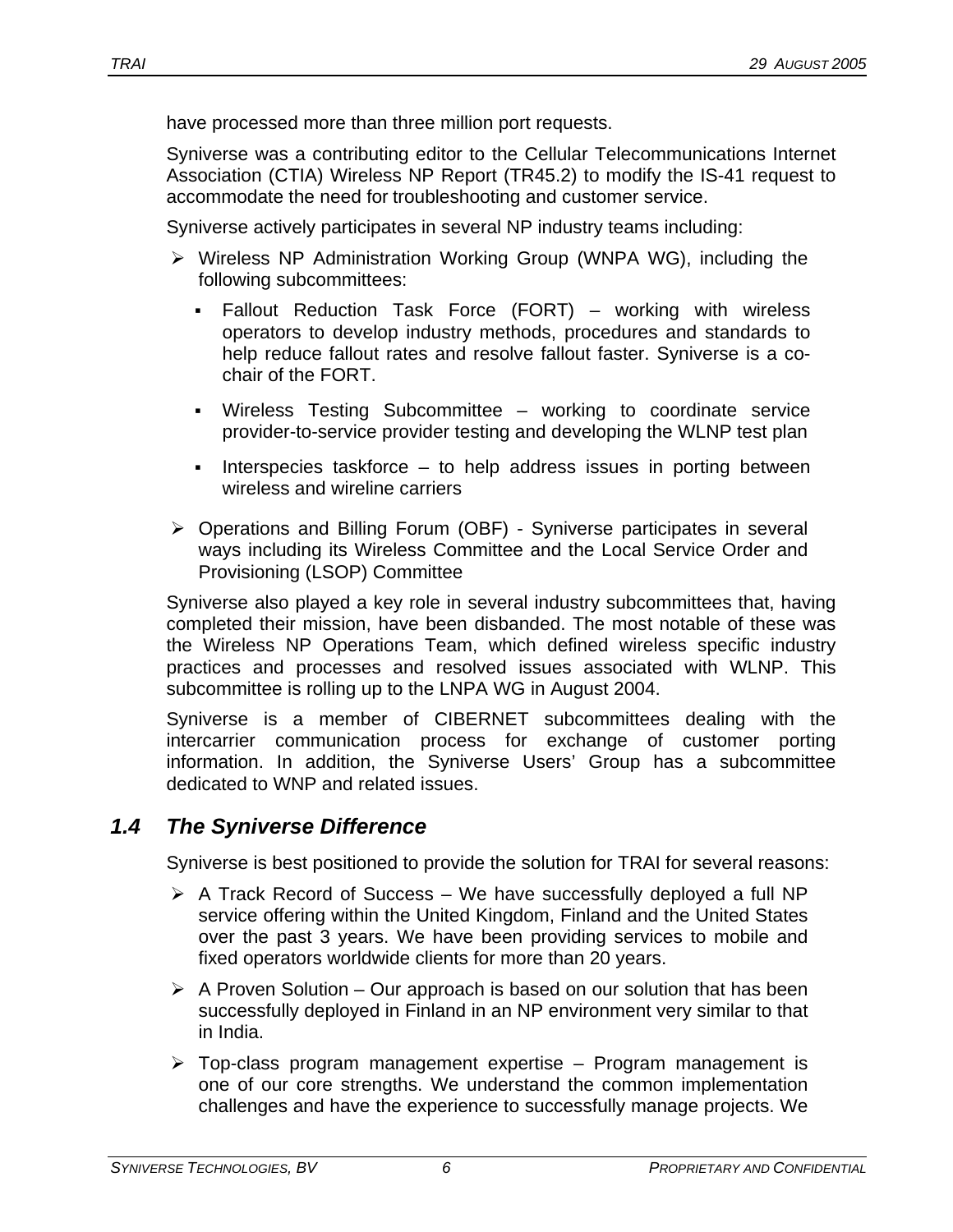coordinate and manage network design, engineering and implementation activities.

We have engineered the implementation of numerous large-scale projects that span different countries across multiple time zones and have continually met the expectations of our satisfied customers.

- $\triangleright$  Excellence in services We have been providing services to clients in support of the systems that we have delivered for mission critical business processes, providing near 100% availability.
- $\triangleright$  Strong knowledge of demanding J2EE applications We have successfully implemented multiple large scale and demanding systems using an industry standard J2EE architecture.

Our solution is based on an existing, proven product that requires only minor potential modifications based upon the porting requirements within India. Therefore, we can ensure a timely delivery of the solution in a cost efficient way with low risk.

Syniverse looks forward to working with TRAI to support the deployment of an NP Solution that meets and exceeds your requirements.

# *1.5 Syniverse Profile*

Syniverse (formerly TSI Telecommunication Services, Inc.) is a global communications technology company specializing in innovative business and network engineering solutions that manage and interconnect voice and data systems in 26 countries throughout North America, Central and Latin America, Asia Pacific and Europe.

Syniverse provides technology interoperability, network services and call processing to more than 300 customers representing mobile operators, wireline carriers and emerging telecom market entrants. Products include SS7 intelligent network solutions, clearing and settlement services, voice and data roaming facilitation, fraud management, revenue enhancement solutions and more than 25 other integrated services.

Syniverse is public company (NYSE: SVR) headquartered in Tampa, Fla., U.S.A., with offices in major cities throughout the United States and international offices in New Deli, Hong Kong, Beijing, London, Amsterdam, Bratislava, Rome, Luxembourg, Rio de Janeiro and Belo Horizonte.

For more information, visit www.syniverse.com.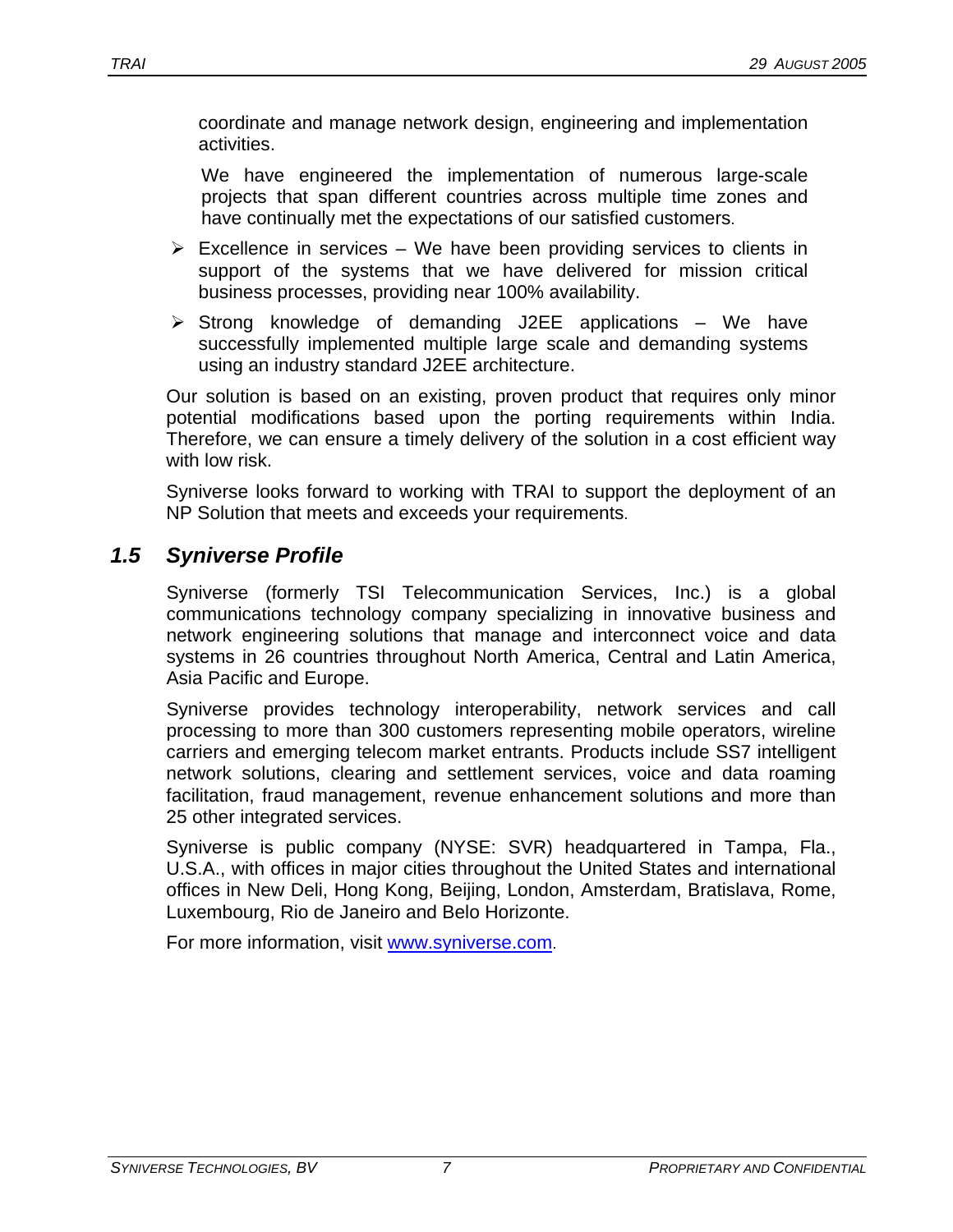# *1.6* U*Syniverse Response to TRAI Consultation Paper on Mobile Number Portability – Chapter 6. Issues for Consultation*

## **1. What is the anticipated impact of number portability on customer satisfaction? and increased competition between services and operators?**

# *Syniverse Response:*

Number portability is a prerequisite for competition in a telecommunications market. Without this facility users are locked into their existing suppliers and can change operator only with considerable disruption and expense. For example, businesses have to reprint letterheads and business cards. They may also have to repaint lorries and vans. A change of number, whether for a business or for an individual, requires others to change the number stored in mobile phone handsets, PDAs, software on personal computers, in fax machines and so on. Consequently, it is increasingly difficult because others must effect the change. The principle of number portability is fully applicable to mobile telecommunications. Many operators have claimed that Mobile Number Portability (MNP) is unnecessary and is an unwarranted expense, using assertions that the sector is highly competitive. Some mobile operators have gone to considerable trouble to make MNP difficult and have discouraged customers from exercising this right. They have suggested alternatives such as personal numbering and Universal Personal Telephony (UPT). However, these are not substitutes for MNP, but are expensive, value-added services*.* 

We encourage governments and Regulatory Agencies to recognize that Mobile Number Portability (MNP) is an essential part of the competitive framework and should be made legally binding on all operators and service providers. We believe that the mobile telecom market cannot be considered competitive until users have the right to change operators at no cost and without inconvenience. Mobile network operators and service providers must compete on price, quality and service offerings, rather than by trying to lock users into their networks. Fundamentally, the increased competition between operators resulting from Number Portability will indeed be a catalyst to overall increased levels of end-user satisfaction. Additionally, we believe that benefits derived from Number Portability are not only reserved for the end-user subscriber. Number Portability benefits can be enjoyed by all parties when this new service is implemented within the India marketplace.

# **Why Mandate NP?**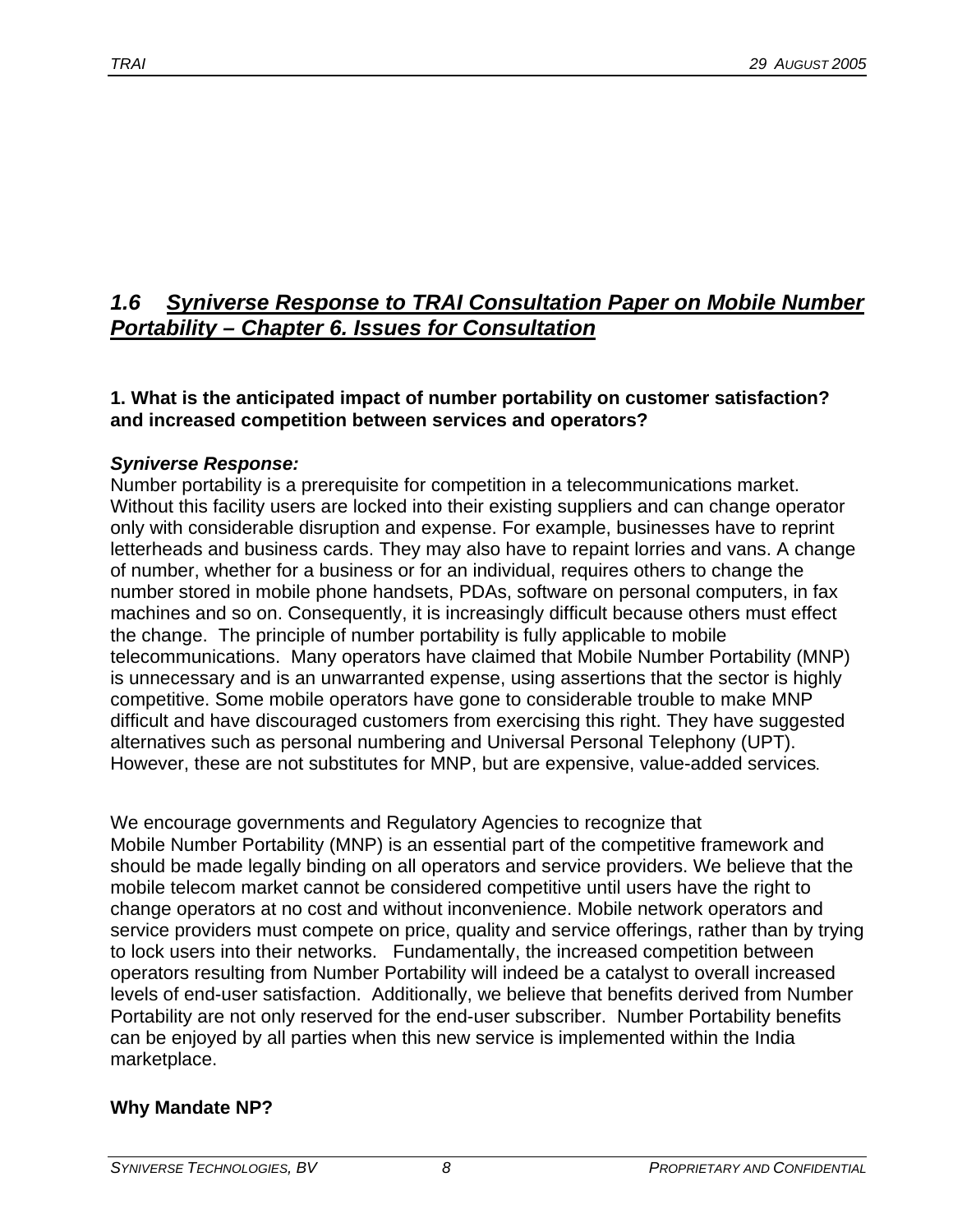Regulatory agencies mandate NP because it is good for consumers. It eliminates a particular barrier unique to the telecommunication industry, that is, the ownership of the phone number. However, additional reasons to mandate and implement NP include market, regulatory and operator benefits.

#### **Consumer Benefits**

NP clearly benefits the consumer. At the individual subscriber level, the biggest impact to changing phone numbers is not to the subscriber, but to those individuals in the subscriber's circle of friends, family and acquaintances. Updating written address books, changing programmed contacts lists, remembering the new number, are all unnecessary burdens. For a business the scope of changes forced by a change in phone number is even more considerable: business cards, stationary, print advertising, Web sites, signage, the sides of delivery vehicles, and invoices. All the changes that affect a business contribute to the reason why a business, in general, would not change service providers if it means also changing phone numbers.

#### **Market Benefits**

With the advent of NP comes a more competitive marketplace. Without a doubt, the mobile industry is already a highly competitive industry. However, by lifting of the last remaining barrier to what some would consider a completely free market, operators become even more focused on subscribers. Rather than continuing price wars, in countries where MNP has been implemented, operators tend to start consumer loyalty programs, improve customer service, reduce hold times, increase outbound calling programs, focus on renewal incentives, work to improve network coverage, roll-out additional differentiated services such as Wi-Fi agreements, push-to-talk service, 3G, and other customer-pleasing new functionality.

#### **Regulatory Benefits**

The infrastructure developed for NP has been used to solve other problems in some countries. Where directory number resources (i.e. number ranges) were being exhausted, the infrastructure to make NP possible was also used to allow numbering plan administrators to assign numbers in a more efficient manner (to assign a block of 1000 numbers to an operator rather than a block of 10,000 numbers). In another example, in countries where the mandate for NP also included fixed-to-mobile as well as mobile-tofixed porting, the regulatory agency could encourage greater competition to incumbent fixed operators. With fixed-to-mobile portability mandated, mobile operators become a competitor to fixed service, since the subscriber can change from fixed to mobile easily, and of course, keep the same directory phone number.

#### **Operator Benefits**

On the surface, it would seem that NP is a financial and implementation burden to operators; and with the increased competition comes lower prices and hence lower margins. And certainly, some operators have argued that the implementation of number portability is cost prohibitive and would be bad for consumers since the cost of implementing NP would have to be paid for by subscribers, and could ultimately put the operator out of business. However, some operators have used the mandate for NP as an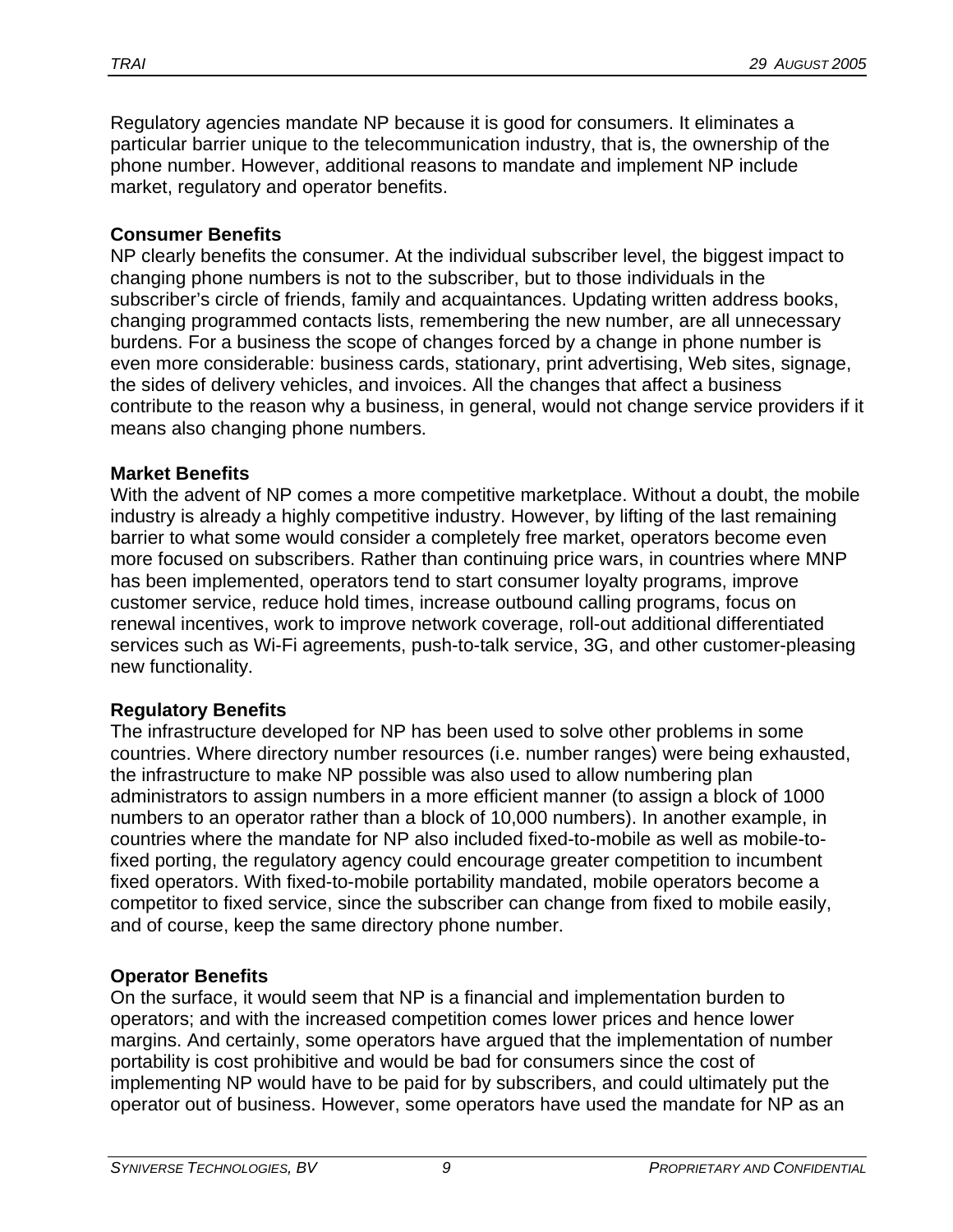opportunity to gain market share and target high ARPU subscribers as well as multi-line business customers. As with any market where a barrier to competition is lifted, some of the free market agents will gain, and some will lose. In the U.S., operators who took a proactive stance in preparing for NP were able to increase net additions in the face of increased competition. This was through a combination of customer service improvements, network improvements, targeted advertising, focus on fixed- to-mobile porting (also known as displacement), and to a lesser degree, more competitive rate plans.

#### **2. The following technical options have been discussed in the consultation paper. Please indicate your preference with reasons:**

- **a. All-Call-Query**
- **b. Query-On-Release**
- **c. Onward Routing (Call Forwarding)**
- **d. Call-Drop-Back**
- **e. Any other solution**

#### *Syniverse Response:*

As the TRAI evaluates Number Portability, it is imperative that the selected solution have the flexibility to ensure calls are routed in any fashion that the network operators/TRAI deem appropriate for the country requirements. Currently, Number Portability solutions deal primarily with the porting of a circuit switched voice call. The fundamental activity and processes behind the porting of a number in this environment will remain unchanged regardless of the routing technology. Operators will still need to communicate with each other and the central database where the porting information resides, and ultimately disseminate this information to interested and affected parties to ensure call processing activity. The Syniverse solution Number Portability application can facilitate all of these various methods listed above. Hence your investment in the Syniverse proposed solution will be safe regardless of future routing and call processing technology. Each of the routing techniques however, has various advantages and disadvantages that are depicted below for your evaluation criterion. Primary factors in your decision include cost, benefit and lifecycle. While solutions such as onward routing can be implemented quickly and costeffectively in the short-term, long-term inefficiency must be considered. Given the growth statistics cited in TRAI paper, the All-Call-Query appears to be most advantageous and is the recommended approach. Lastly, MNP must also consider new services that result from IP and future technologies. Currently, these include VOIP, ENUM, Multi-Media Voice, Video Conferencing, Presence Detection and others. Syniverse will work with the TRAI to ensure that these new platforms can communicate with the selected Number Portability platform.

After the inter-operator process has been completed and the port is in effect, calls made to the ported number must be re-routed – i.e. an incoming call must find its way to the new service provider. The routing information used prior to the implementation of porting would route the call to where it always went – the Old Service Provider. Although there are many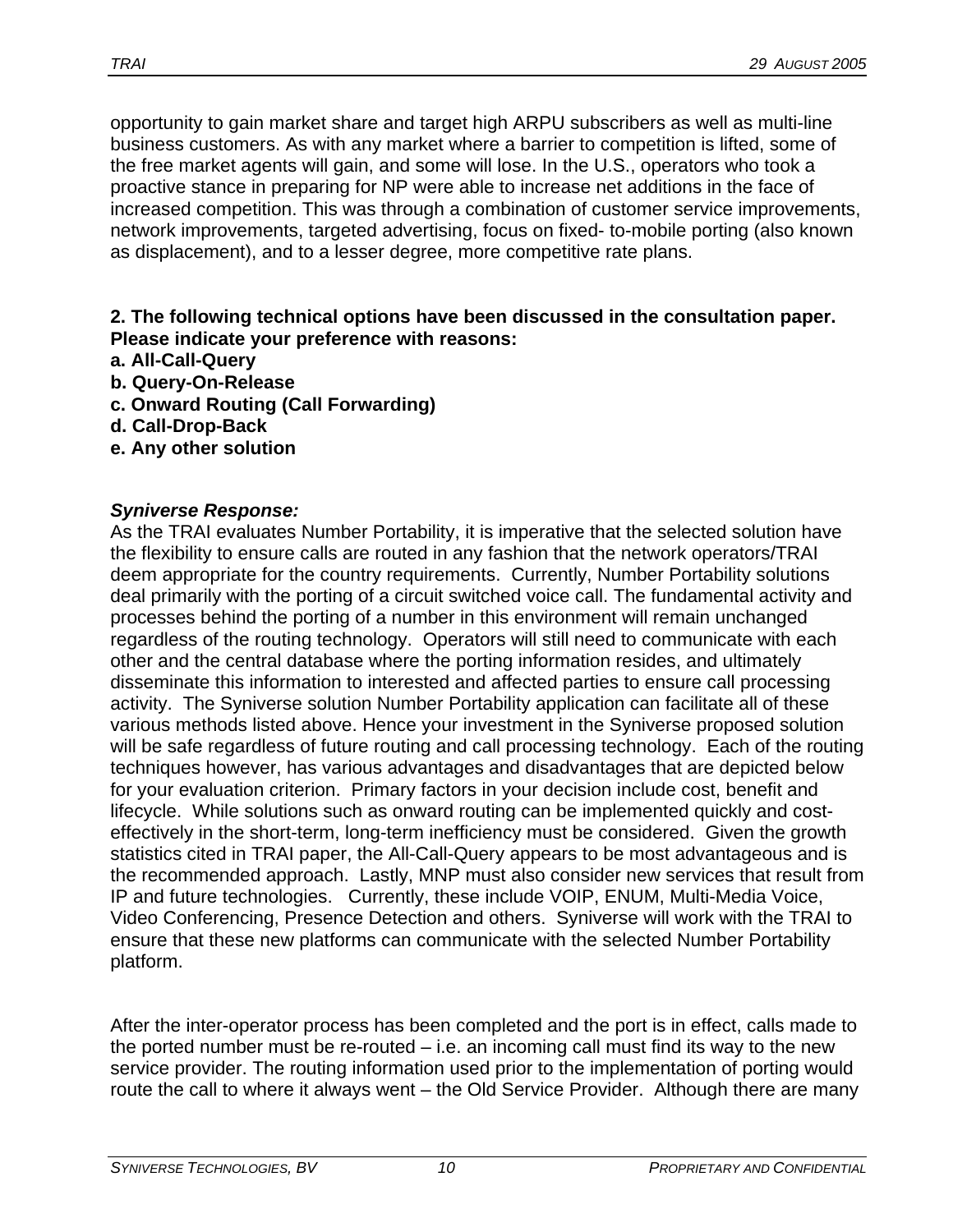variations and hybrids, routing of incoming calls in a ported environment can be categorized into three basic methodologies or schemes:

- Onward Routing (OR)
- Query on Release (QoR)
- All Call Query (ACQ)
- Call-Drop-Back

A description of the call processing for each of these schemes follows, but first a brief explanation of the roles of the operators in the following diagrams.

The originating network typically refers to the network that places or originates the call, but for purposes of this document, it could refer to the network prior to the terminating network. If the call originates in another country, the network denoted by "originating network" in these diagrams would be the long distance carrier. If the call was originated by a mobile operator that subtends all calls to the local PTT or local LEC, then that PTT or LEC would take on the role denoted by "originating network" in these diagrams. This role is referred to as the "N-1" network, i.e. the network one prior to the terminating network. The donor network is the network from which the number was ported. The donor switch is the switch to which the number range is assigned, and to which, by default, calls are routed. The new network is the network to which the number has been ported. Although the following diagrams are simplified, there could be more than one donor and/or new network, if the subscriber has ported, and then ported again.



In the OR scheme, calls generated from an originating network are routed just as if there was no porting, that is, according to the path indicated by the dialed digits. The donor network checks against an internal database, notes that the number has been ported, determines to which network the call should be routed, and then routes ("trunks") the call to the new network.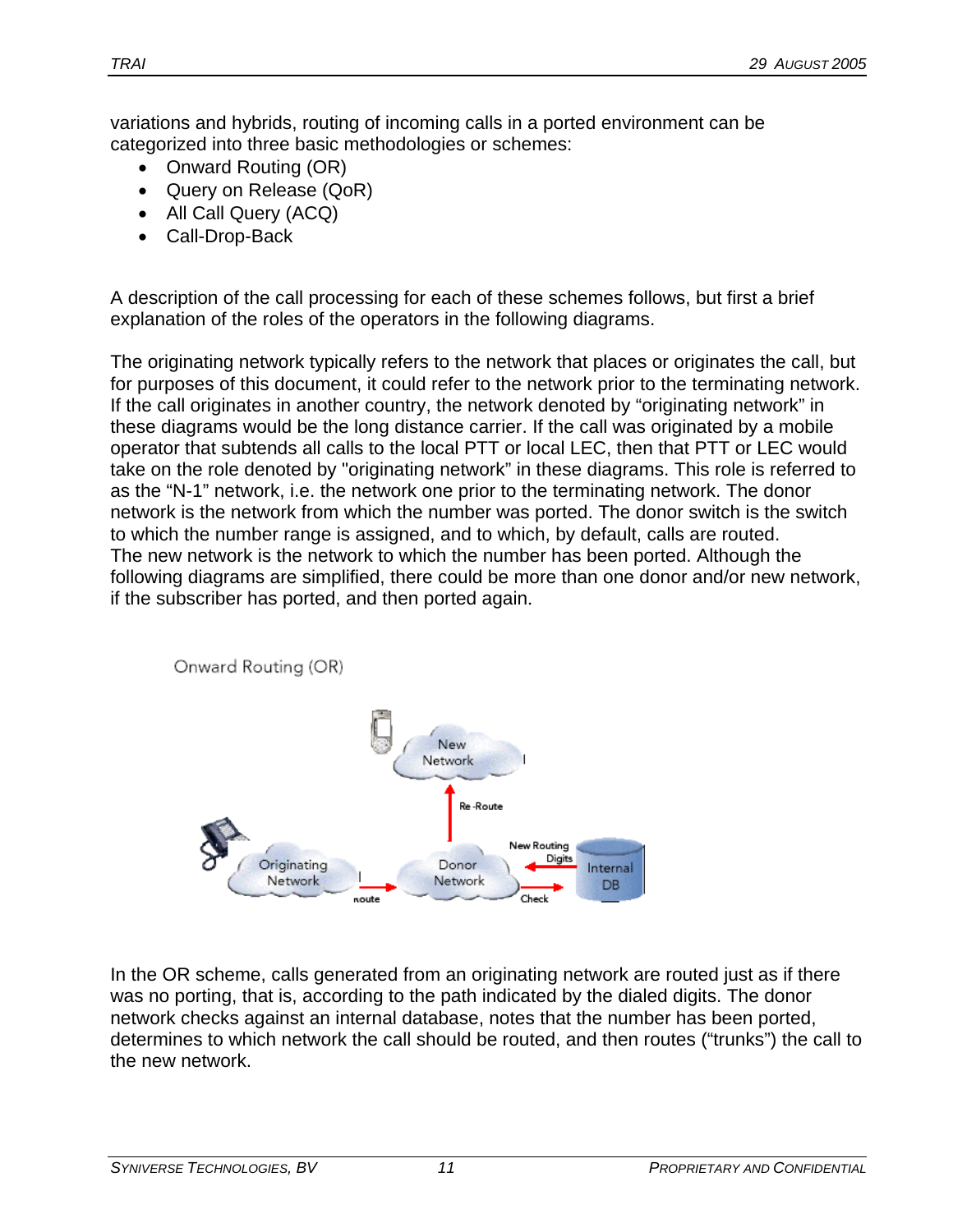The internal database may be a stand-alone database, shared by all switches belonging to that donor operator, or may be switch-resident, and only contain information about numbers ported out of that switch. This method has been referred to as a "call forwarding" scheme and has some positive aspects and some drawbacks. Most switches have some call forwarding capability, therefore this method is a very quick and relatively simple to implement. It does not involve a centralized database, as does the other methods, and therefore does not require close cooperation among competitive operators. This scheme does require the setup of multiple call segments; this scheme can become very inefficient with regard to transmission facilities (i.e. circuits and trunks) and switch resources (i.e. cards, racks, and memory) – all expensive components in an operators network. Furthermore, a donor network that loses subscribers may incur costs for additional transmission facilities and switch resources to handle the routing for subscribers that it has lost – not a good position to be in.



In the QoR scheme, the originating network first routes the call as if porting had not happened. The donor network checks if the number was ported, and if so, the call is released back to the originating network. Note that the donor network does not keep track of where the subscriber has ported, just that the number is not resident on the switch. The originating network queries a centralized database, determines the revised routing to the new network, and re-routes the call correctly. With QoR, circuits are allocated to the donor network but are released immediately rather than remain tied up for the length of the call, as in OR. And although the donor network is still involved in each call, its involvement is minimized. This method therefore is more efficient in terms of circuit and transmission facilities. But a new network element is needed –

a centralized database. This requires that all operators agree on a process by which the centralized database is updated and maintained – typically by agreeing on a third party to own and operate the database. Also, the costs to own and operate the centralized database must be borne by all the operators. Various countries have rejected this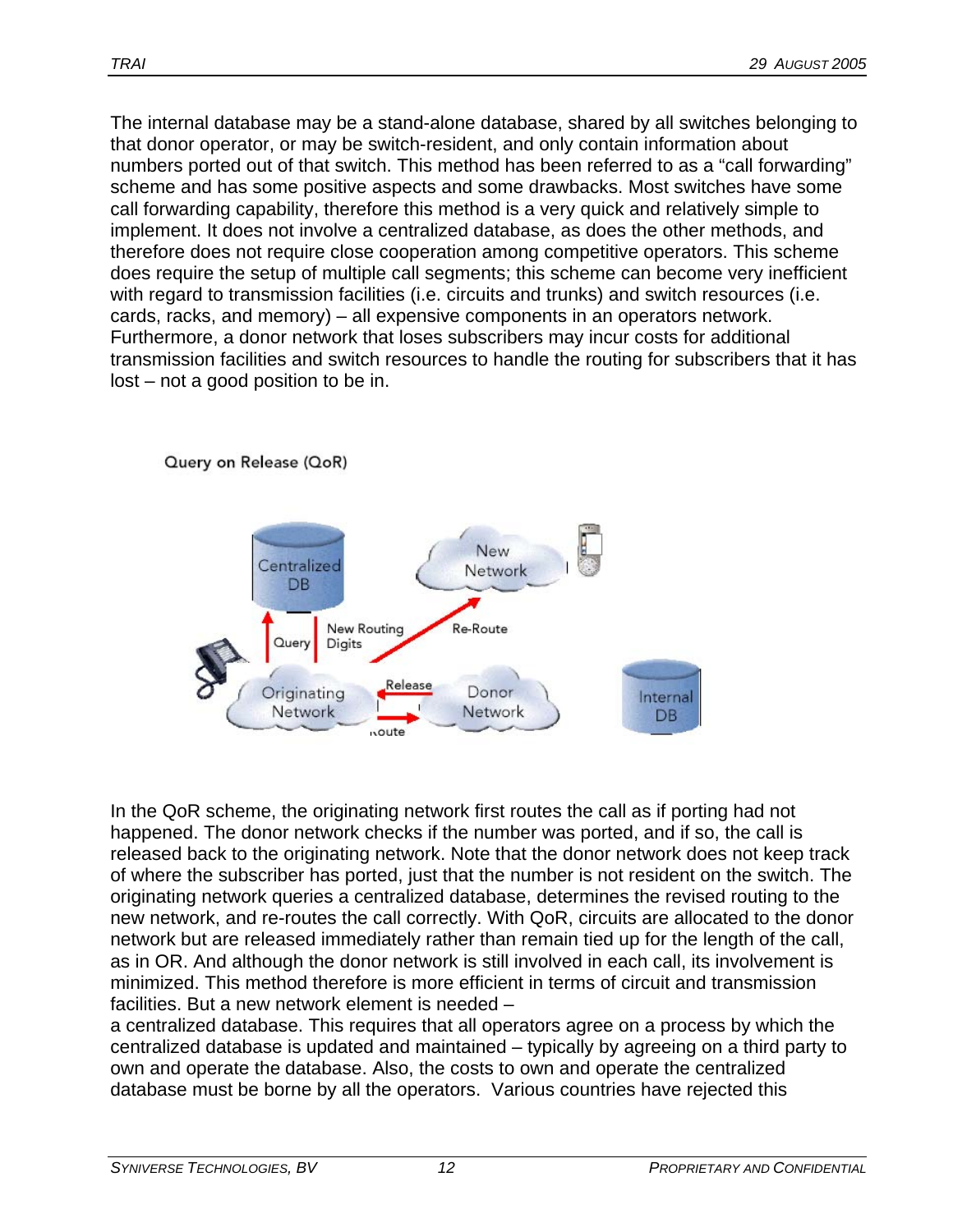particular approach. The primary reasoning behind this decision is the additional amount of time (delay) required for call processing activity.

A special note on a hybrid model, proposed on paper but not seen implemented, known as Call Drop Back or Return to Pivot (RTP). As in OR, in RTP the donor operator maintains an internal database, which is used to look-up new routing information. The call is released back to the originating operator along with the new routing information that is also passed back to the originating operator. The originating operator in turn uses the routing information provided by the donor network to reroute the call. Therefore a centralized database is not needed, and a circuit from the donor operator to the new operator is not required. However, major changes to the signaling protocol is necessary to make this scheme happen, which is the major reason it has not been widely adopted. OR is efficient when a limited number of ported numbers exist, by comparison, QoR becomes more cost effective as porting becomes more common. But as porting becomes even more prevalent in a country; QoR is less efficient than All Call Query.



In the scheme known as ACQ, the originating network does not route calls to the donor network; in fact, once a number has been ported, the donor network is not involved at all. The originating network queries a centralized database and the call is re-routed to the new network.

There are two forms of ACQ – in one, literally all calls are queried, in the other, the line range in which the number belongs is checked to see if that line range is eligible for porting prior to the database query. In reality, where ACQ is used, most operators query all calls to simplify administration. As in QoR, there is a process to update and maintain the database

All Call Query (ACQ)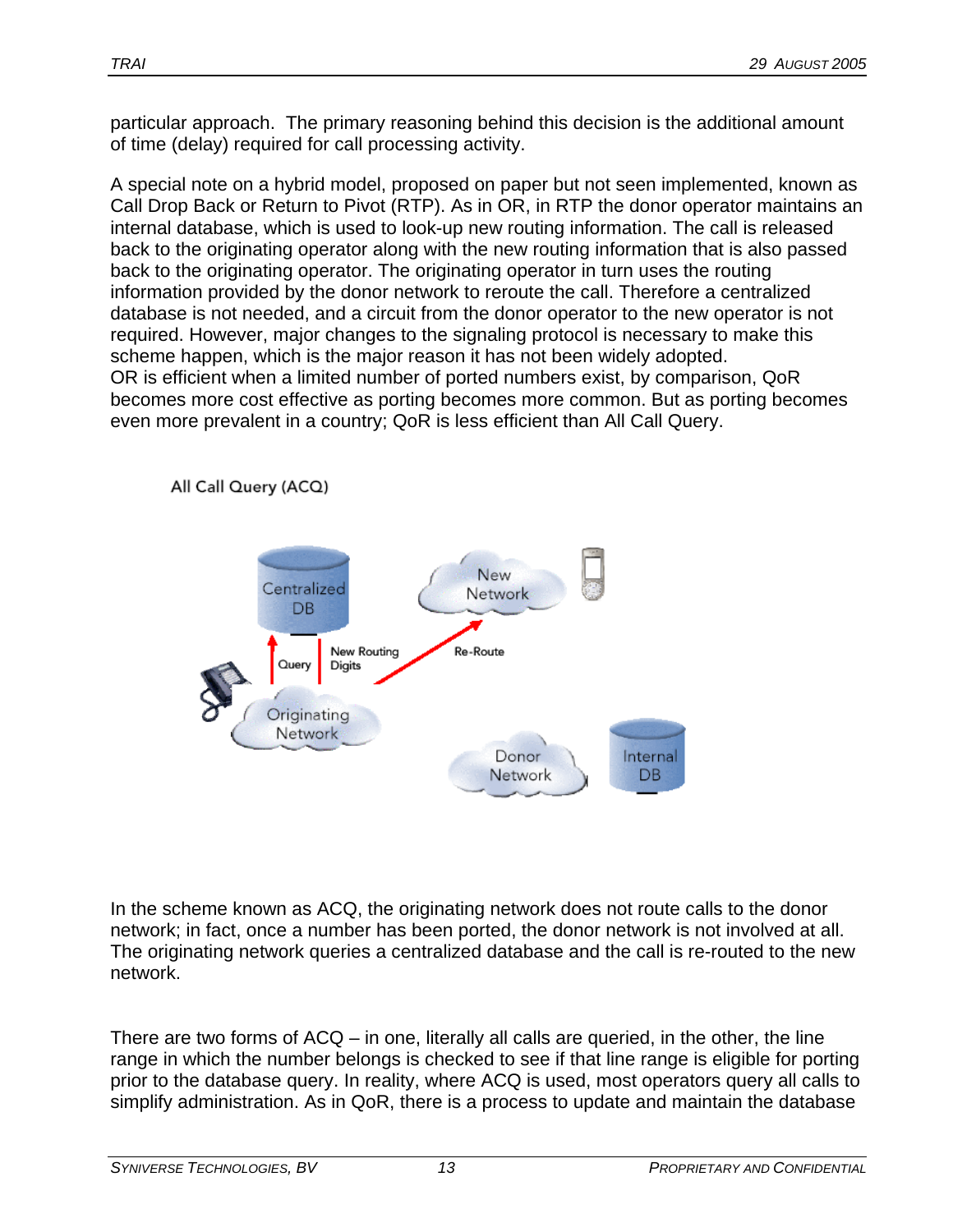and a third party to own and operate the database. All the operators must agree this upon. And as in QoR, the costs to own and operate the database must be borne fairly by all the operators. As porting volumes increase, QoR becomes the most efficient scheme for call routing. In some cases, countries have started with OR when porting volumes were low, and have migrated to ACQ as volumes have increased. In some countries, QoR and ACQ coexist, and the choice of implementation is left to each operator.

**3. In the past, some countries have followed the approach of implementation of a short-term solution, with parallel planning for a long-term solution. Several other countries have opted directly for a long-term solution. The issues associated with either approach are discussed in this paper. Please give your opinion, with reasons, on the path India should adopt**.

#### *Syniverse Response:*

The classic case study of the dilemma posed above is the United Kingdom implementation of Number Portability. Syniverse developed and manages the solution within the UK. As previously cited, the fundamental administrative activity and processes behind the porting of a number in this environment will remain unchanged regardless of the routing technology. Operators will still need to communicate with each other and the central database where the porting information resides, and ultimately disseminate this information to interested and affected parties to ensure call processing activity. The Syniverse solution Number Portability application can facilitate all of these various methods listed above in question two. With this, a distinction is made between the trade-offs associated in the evolution the call routing and our response specifically addresses this function of Number Portability.

The UK was the first country in Europe to introduce Mobile Number Portability in 1999. MNP was implemented after the country regulator Oftel, mandated mobile operators to port numbers on a reciprocal basis. The issues relating to the technical solution, call routing and cost sharing were left to the operators. The regulator opted an "off-hands" approach to number portability.

Because of the relatively higher cost associated with implementing an Intelligent Networkbased ACQ and Central Database (long-term approach), operators selected the more simple solution onward routing and distributed database (short-term approach).

Recently, inherent problems associated with the inefficiency of the UK short-term solution has caused the operators to rethink their initial approach. These are driven by of issues that include:

- Inefficient utilization of voice circuits
- Additional cost of call conveyance

When analyzing these factors coupled with the strong growth predictions of the market, the initial conclusion leads to a long-term All-Call-Query, Central Database solution.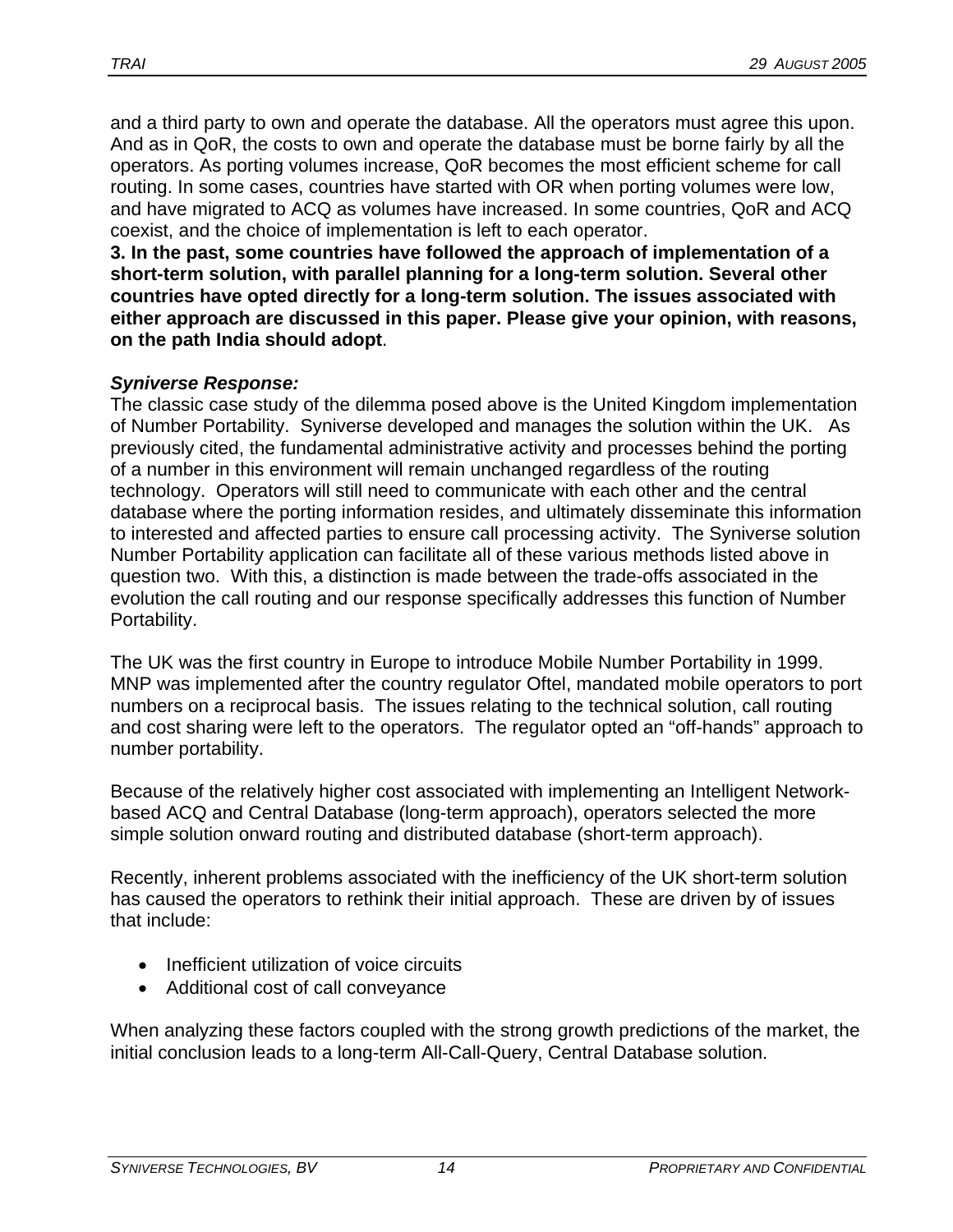**4. In case of a centralized database approach, who should be responsible for the setup, ownership, administration, and management of such a database? Should the administration and operation of a centralized database be assigned to a third party duly licensed by the licensor as an other service provider (OSP) on the lines of a clearing-house, or should some other approach be adopted?** 

#### *Syniverse Response:*

The central database should be maintained by a single organization third-party organization such as Syniverse whose core competency includes the set-up, administration and management of Number Portability solutions. This enables the operators within India to focus on their core competency of providing superior voice and data services to their end-users. The responsibility of Syniverse would be to technically and operationally maintain the database service, ensuring that the information held within the database is accurate, and updated where necessary, whilst providing a level of availability appropriate to a telecommunications network. Additional responsibilities would include the facilitation of working groups and other interested parties to establish the operating business rules and procedures necessary to implement Number Portability. The administration and operation of this central system should be awarded in a managed-service approach. Many different business models can be selected with respect to system cost and recovery of those costs. Syniverse would look forward to discussing further with the TRAI all necessary elements of this implementation approach.

The central database Approach carries the following Advantages:

- NP managed by an independent, neutral entity
- Security of cross-network information
- Independent audit of processes
- Independent dispute resolution
- Responsible to the Regulatory Authority
- Standardized API interface to Central System
- Assist Operators with back-office system integration
- Detailed Implementation/Project strategies coordinated with all operators
- An accurate central copy of the national database is maintained for reference by all operators

**5. How should the database updates between different operators be synchronized? Where could the central database be located?**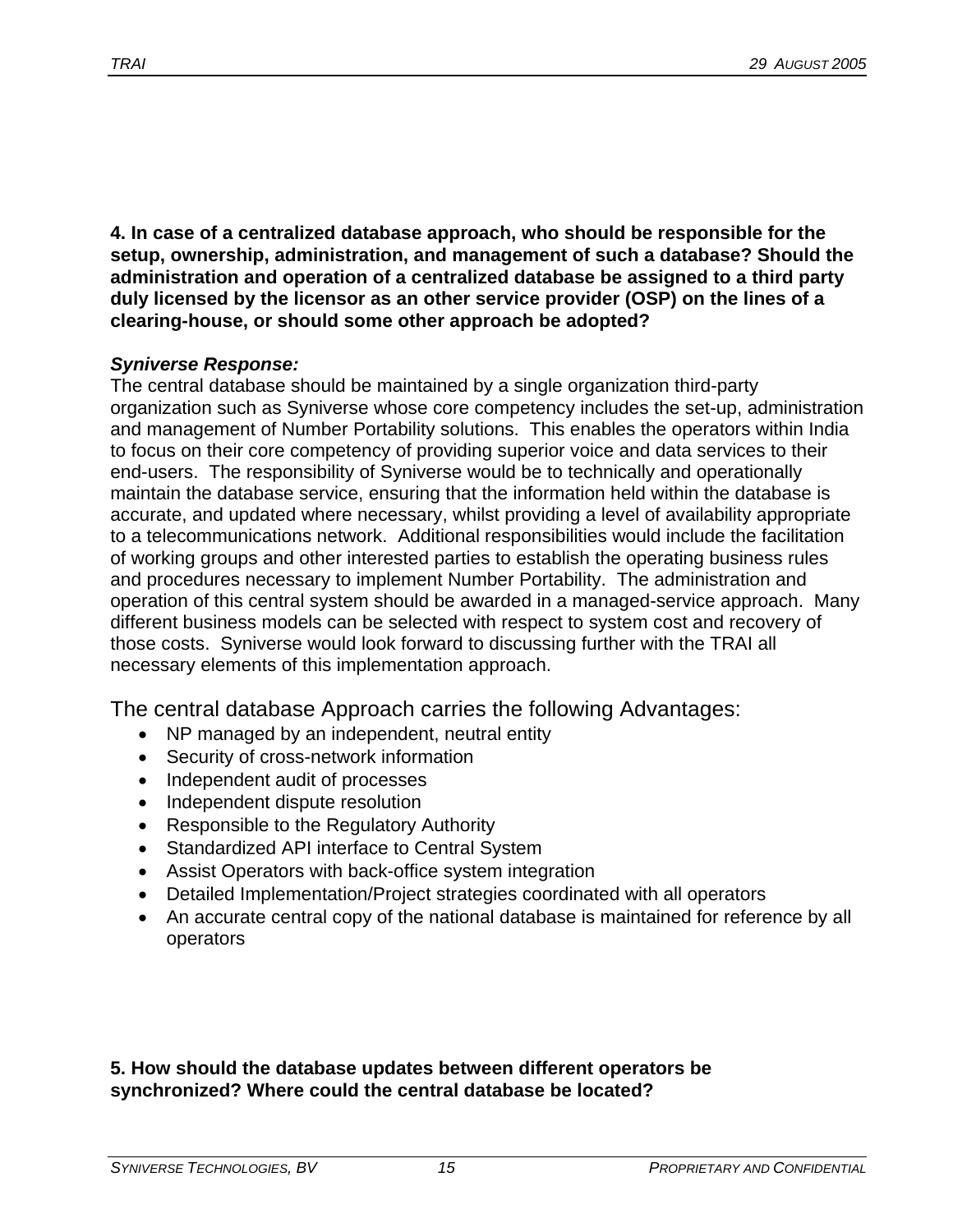#### *Syniverse Response:*

In order to avoid discontinuity of service for the porting MSISDN, it is necessary to impose the following constraints/business rules on the porting transactions flowing to and from the central database application and the attached operators:

1. The porting transactions must take place in a specific sequence and managed with system timers. The message flow between Donor and Recipient Operator will stem around 3 primary activities:

- MISDN Activation (Recipient Operator)
- MISDN De-Activation (Donor Operator)
- NP Routing Database update (All Operators/Interested Parties requiring routing Data)

Essentially the central application (and Disaster Recovery Site) can be hosted in any geography providing it is a telecom-grade facility. In the proposed central service bureau approach, this location is one that is neutral to those operators utilizing the service. Typically it is a requirement to physically locate central number portability application and data within the country.

#### **6. What should be the level of centralization (metro, circle, national) for a centralized database? Should this be a permanent arrangement, or be subject to later revision?**

# *Syniverse Response:*

The most common approach to centralization within the Number Portability database is to utilize a national segmentation approach. The majority of countries that have introduced number portability have embraced this model. Conversely, the US approach to the level of centralization was to divide the country into 8 regional areas based upon Local Area and Transport Areas (LATA). In this scenario, Operators providing service in all geographies must receive feeds from all databases. A major disadvantage to this configuration can be the added costs of multiple locations for all parties. A national approach that utilizes a single centralized database could deliver to the TRAI an efficient means of downloading routing data from a single source. Additionally for added flexibility, the Syniverse solution can partition this database into various machines and/or locations. Regarding performance and availability, the database virtually appears as a centralized DB. This approach will give the flexibility in configuration in a cost-effective approach.

#### **7. How should NLDOs and ILDOs handle the routing of calls to support number portability?**

# *Syniverse Response:*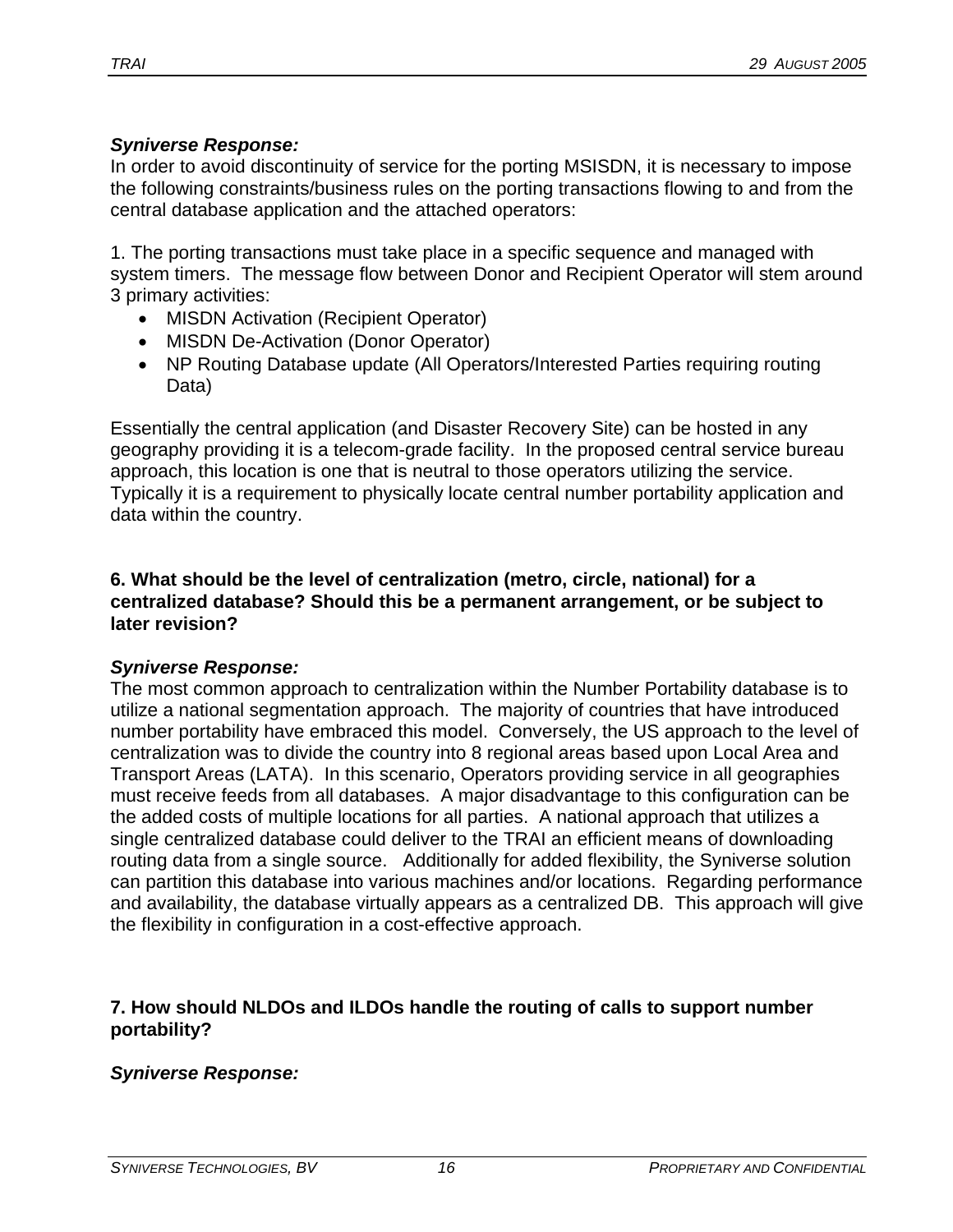A common approach used for routing calls to a ported number that originates on another network within the same service area, a network elsewhere in the country (NLDO routing), or a network in another country (ILDO routing) is the N-1 method. This rule of handling the routing calls to support Number Portability can be applied to all operators within India.

## *What is the N-1 Operator***?**

If N represents the number of involved in routing the call to the called party, then the N-1 operator is the one that does the database query. For example, if a call were routed from a local provider to a NLDO, and then to a second local provider the long distance provider would make a query to the number porting database to determine the right carrier. There are three carriers in this situation so  $N = 3$  and  $N-1 = 2$  so the N-1 carrier is the second carrier which is the long distance provider (NLDO).

In the case of a wireless subscriber in his On-network calling area calling a number in that same area (calling his office for example), the wireless carrier is the second-to-last-carrier to handle the call. In this case, the subscriber's home wireless carrier would be responsible for determining if the office number is ported and then delivering the call to the right carrier who serves the number. If, however, the wireless caller was calling a number outside the local calling area they are currently in, then the long distance carrier would be the N-1 carrier responsible for the call's final routing. If a carrier has multiple switches in its internal network that process the call, then these are ignored in determining which carrier makes the call routing decision. For example, if a carrier's switch that provides access to the long distance network routes a call to a wireless switch that serves subscribers, then both switches belong to the Nth carrier.

For instance, if a subscriber or a visiting roamer dials a wireline or wireless number that is in the same area as the serving switch, then in this case the serving carrier would be the N-1 carrier and its network would make the routing decision.

# *When Are You The N-1 Operator?*

If a call is placed from network Operator A to a number on another Operator B's switch that is directly interconnected, then Operator A is the second to last carrier to handle the call. As the N-1 Operator, this operator is responsible for performing a number portability query to determine the called party's current network. However, if the call is to a number where Operator A and Operator B that does not have direct interconnection (i.e. they are interconnected to via an NLDO or ILDO), then Operator A is not the N-1 carrier does not have to determine the correct carrier. This responsibility would revert to the NLDO or ILDO.

# *N-1 Carrier Example N-1 Carrier Example*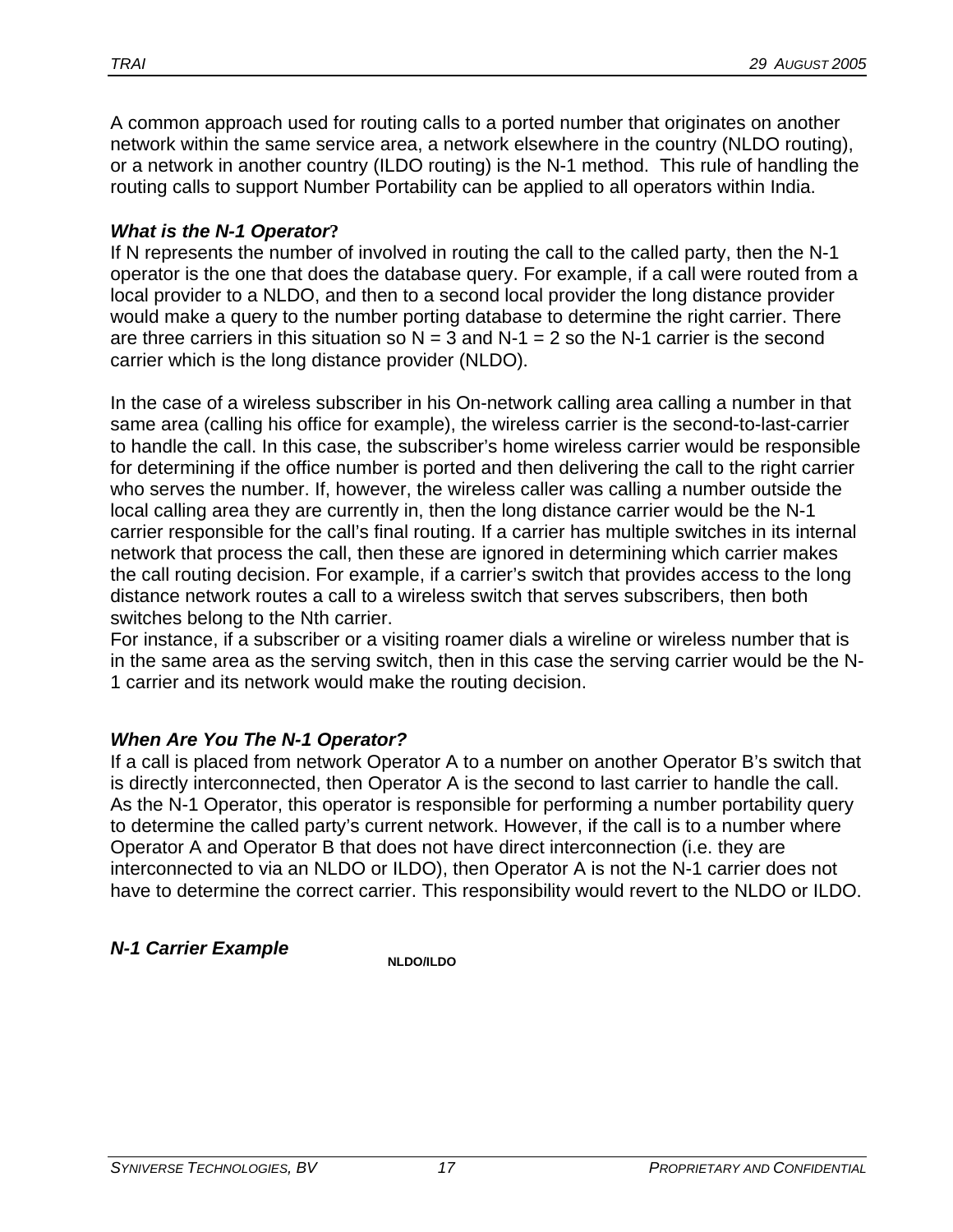

#### **8. Are the existing interconnection arrangements (such as signaling) between mobile-to-mobile, mobile-to-fixed networks sufficient to achieve number portability, or are any changes required?**

# *Syniverse Response:*

Voice Circuit Interconnection arrangements currently in place between operators will be sufficient to achieve Number Portability using the Syniverse central solution. Signaling interconnection agreements may require some modifications. For example, in an All Call Query, Large operators, may offer full-service NP data access, switch, and transport. The originating operator may contract for these services, enabling NP database queries into that operator's database. A national provider utilizing this model will require negotiating and maintaining numerous interconnection agreements. Lastly, should an Onward routing method be employed, modifications will be necessary to account for the conveyance of calls from the original network operator to the recipient.

#### **9. Are there any technical issues in the portability of services such as SMS, data, voicemail, or fax?**

#### *Syniverse Response:*

Currently, Number Portability solutions deal primarily with the porting of a circuit switched voice call. However, when planning the implementation Number Portability, there are many other services that will be impacted. One such service is SMS. When an SMS is sent a query must be made to the number portability database (NPDB) to determine if the number is ported. If the number is ported, then routing information is returned identifying the new network service provider for that number. Depending on your operator requirements, Syniverse can return a number that identifies the new network service provider, or the actual location routing number can be provided for routing to the home switch. Launching queries to an NPDB may require SMS system or network upgrades and involves routing across the SS7 or secure IP networks.

# **10. What problems do you foresee with the current National Numbering Plan in**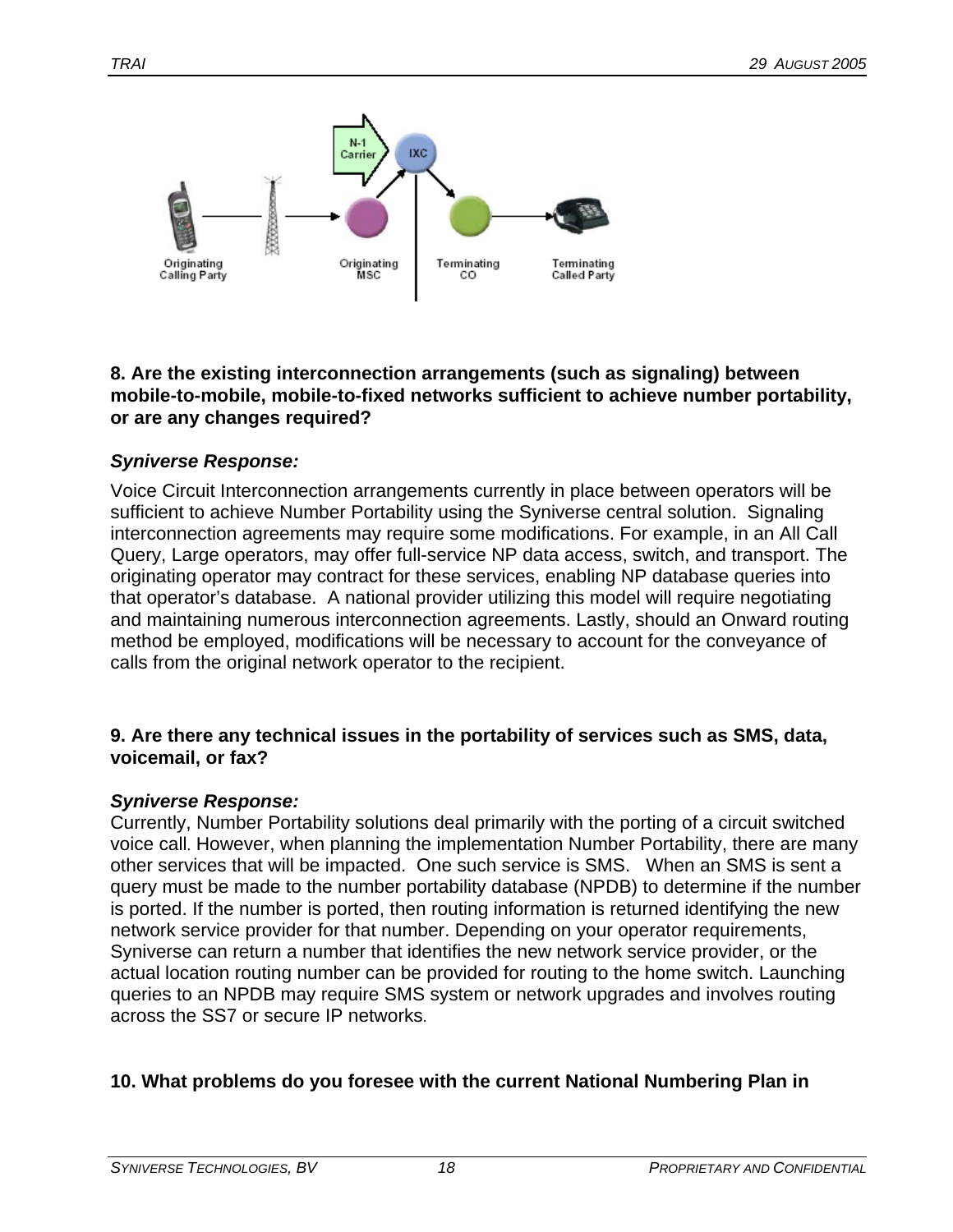#### **implementing number portability that may necessitate the modification of the existing National Numbering Plan?**

#### *Syniverse Response:*

The introduction of Number Portability implies that numbers from the blocks that a particular operator was originally assigned will now be transferred to another operator. The main effect, if any, of Number Portability on a national numbering plan is the loss of structure since individual numbers within a number block previously 'allocated' to one operator are ported to other operators. Number Portability between network operators therefore implies that numbers no longer contain any operator or service provider identity.

#### 11. **Should number portability related charges be regulated? If not, then what measures will ensure that the portability charges are not set such as to discourage portability?**

#### *Syniverse Response:*

As it directly relates to Number Portability charging principal, it is the fundamental obligation of any National Telecom Regulatory Agency to ensure that this new service meets the overall goal of enhancing competition by:

- 1. Ensure that any fees for NP are reasonable
- 2. Ensure that charges for charges are cost oriented and that direct charges to customers, if any, do not act as a disincentive for the use of the facility.

As a general rule, the vast majority of Regulatory agencies have intervened with legislation that have guided operators on the amounts that they can charge each other and the subscriber. In our experience, this appears to be a necessary to ensure that this service meets its fullest potential of ensuring subscribers the ability to change operators while retaining their number. Below are examples of the regulatory guidance in various countries.

# **UK Regulatory NP Charging Guidance**

- Any charges for the provision of such Portability shall be made in accordance with the following principles:
- subject always to the requirement of reasonableness, charges shall be cost oriented and based on the incremental costs of providing Portability unless:
	- o the Donor Provider and the Recipient Provider have agreed another basis for the charges, or
	- o the Director has directed that another basis for charges should be used;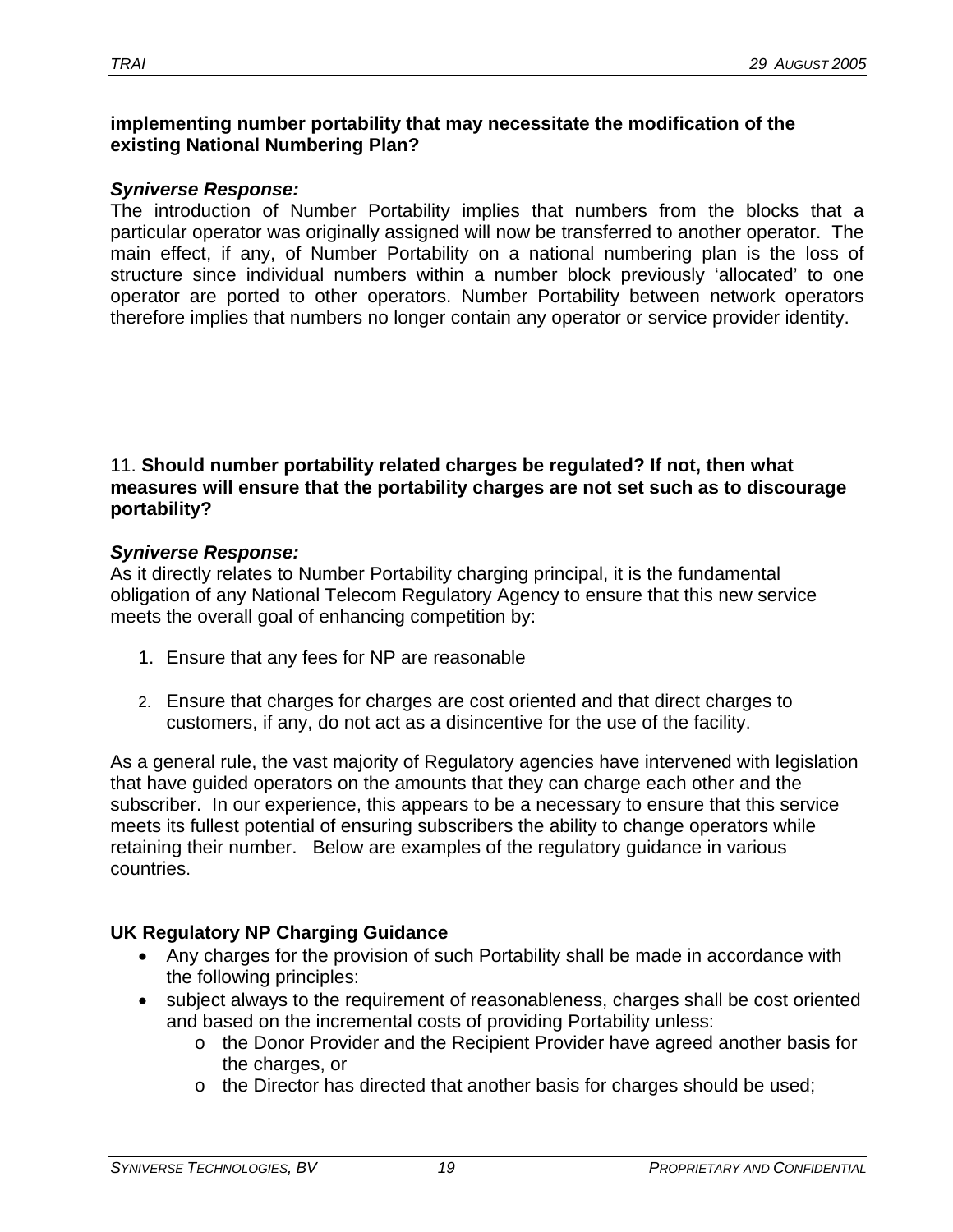- the Donor Provider shall make no charge in relation to System Set-Up Costs or Additional Conveyance Costs;
- in respect of Mobile Portability, the Donor Provider shall make no charge or annual fee for ongoing costs relating to registration of a ported Telephone Number or a Subscriber;
- charges levied by the Donor Provider shall be based on the reasonable costs incurred by it in providing Portability with respect to each Telephone Number.

# **US Regulatory NP Charging Guidance**

- Centralized regional databases (initially an LLC governed by RBOCS) shared by fixed and mobile
- Subscriber cannot be charged for port-out
- Fixed operators' cost recovery through monthly reasonable charge across all subscribers
- Mobile operators can recover in any fair means (free market)
	- o Monthly charge for all subscribers
	- o Charge on port-in
	- o From margins

# **EU Regulatory NP Charging Guidance**

- National regulatory authorities shall ensure that pricing for interconnection related to the provision of number portability is cost oriented and that direct charges to subscribers, if any, do not act as a disincentive for the use of these facilities.
- National regulatory authorities shall not impose retail tariffs for the porting of numbers in a manner that would distort competition, such as by setting specific or common retail tariffs.

# **12. What measures will ensure tariff transparency?**

#### *Syniverse response:*

There is an inherent conflict between number portability and tariff transparency. Allowing a called party to keep his/her number when changing operator, location or service has significant competitive and user benefits. Nevertheless, it also reduces tariff transparency. Callers can no longer tell from the number dialed and as a consequence, what price they will pay for the call. As a result, the TRAI fundamentally has the following options with respect to regulation: A) choose to restrict the tariffs charged under Number Portability or B) require enhanced tariff transparency services.

Number Portability obscure differences in price between on-net and off-net for terminated calls. In many countries, some operators charge significantly less for on-net than off-net calls as a way of attracting customers. Number Portability can hide such price differences.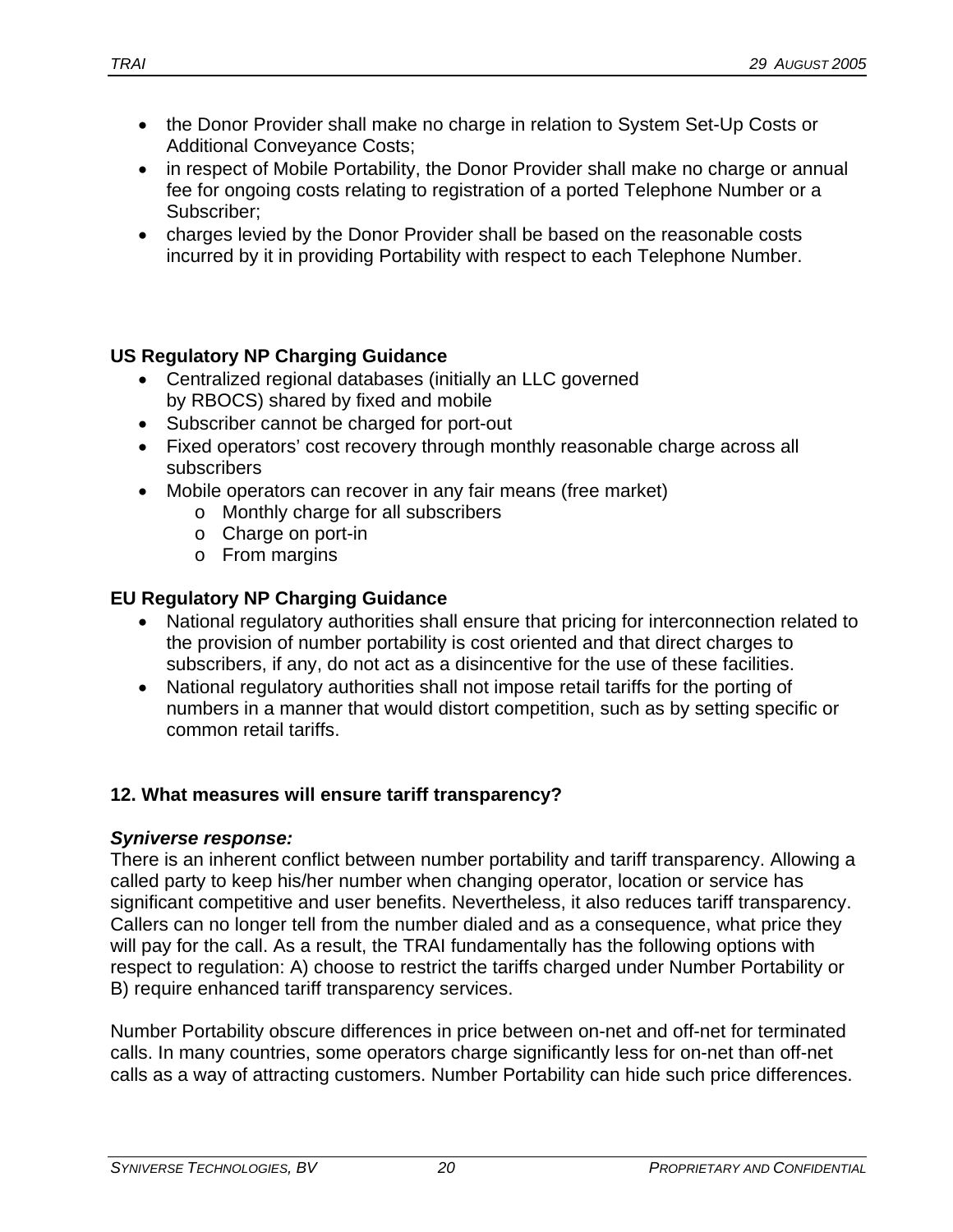Number Portability can also cloak differences in the price of making calls to competing networks of the same kind. For example, in a call made from a fixed line to a mobile, the interconnection costs of the mobile network may differ from that of another mobile network. In some EU member states this led to different retail prices for fixed to mobile calls according to the mobile network called. Operator NP between mobile operators hides these differences in retail price and this also reduces tariff transparency.

#### **Potential measures to ensure tariff transparency:**

- Allowing the loss of tariff transparency on the grounds that it is immaterial; requiring the dominant fixed line operator to set a uniform retail price for calls to all mobile networks – whatever the call termination charge
- A full tariff transparency service (in which the user is automatically informed of the price of calls in advance of making them) would help solve these problems. Examples of these are recorded announcements at the start of a call or when the caller has a terminal with a screen the tariff or service information could be displayed on it.
- Provided via voice information service, SMS service, or Web page), which enables the subscriber to identify the network of the called party.
- Another approach, evident in Hong Kong and in the U.S., is to allow full transparency, with carriers taking advantage of on-network rates where available.

**13. Considering that the Indian market is a growing market and number portability offers the possibility of attracting customers by an efficient operator, should it be mandated that the cost of the number portability should be absorbed by recipient network?** 

# *Syniverse Response:*

The structure of costs for Number Portability varies with the technological implementation and with the specific business model arrangements selected by the industry. From an economic point of view, these costs fall into a limited number of categories, each of which can be separately analyzed. There are three categories of costs:

- System set-up costs Fixed Cost
- Administrative costs of associated with each port Variable Cost
- Call Routing or Conveyance Variable expense

Theoretically, the full cost of implementing number portability should not be borne solely upon the recipient network operator. In considering the fixed costs of the initial set up of the service, this outlay will have to be set forth prior to any subscriber benefiting from the mandate. As a result, ALL operators should contribute to this portion of the cost. A decision point from the TRAI regarding this area is how operators will pay (individually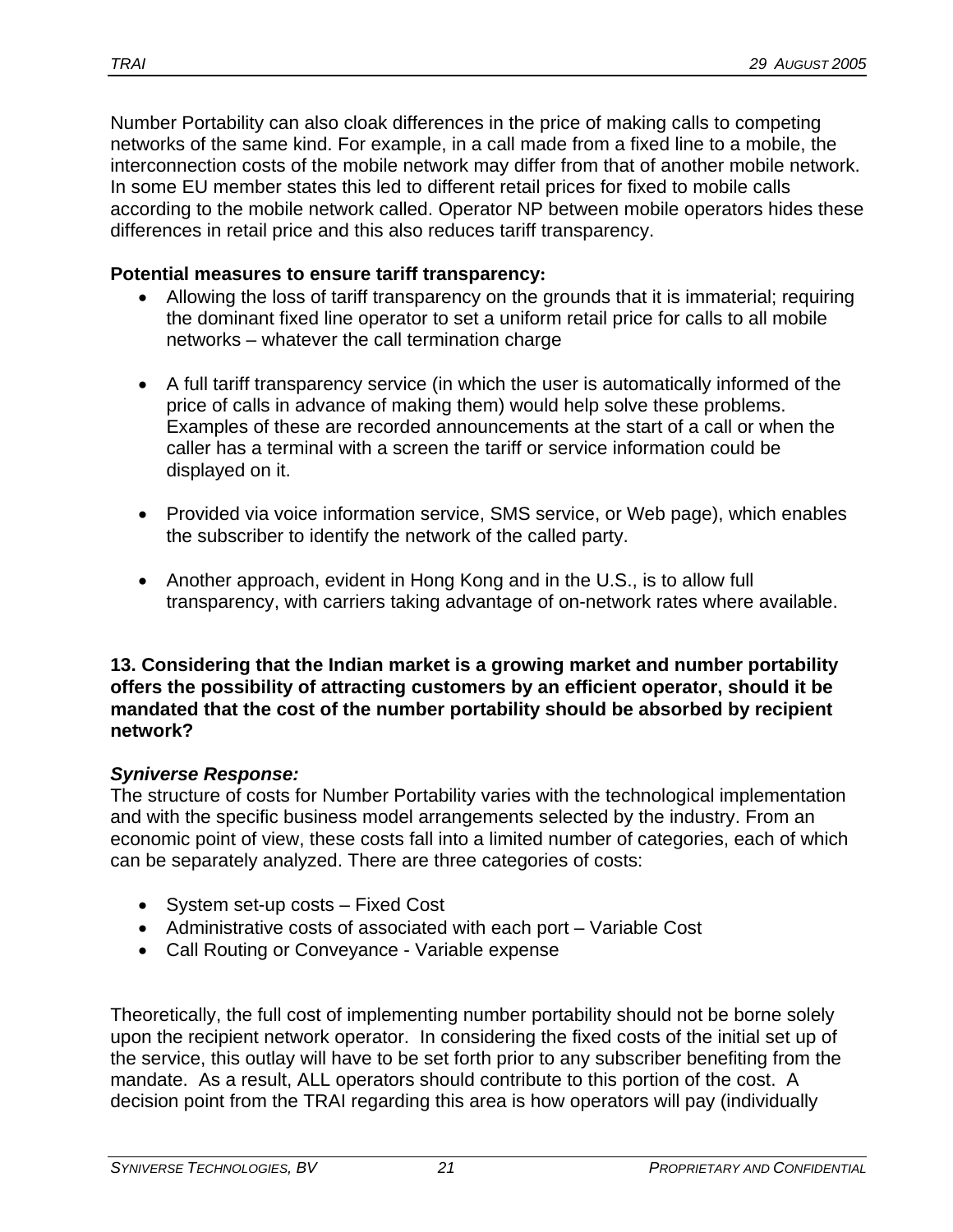responsible or shared) and what measures will granted from legislation to recover these costs if any. Regarding the variable Administrative costs associated with each port, it is reasonable to charge the Recipient Network operator on the premise that they will be gaining the revenue associated with a new net subscription. What follows below are guidelines that the TRAI can follow in determining the amount imposed upon the RNO.

In order to ensure the level of porting would not be inhibited due to excessive charges (Administrative costs associated with each transaction) being imposed on the porting customers, and due to the consideration about the external benefits relating to MNP as cited in the TRAI paper, the per subscriber set-up costs that could be recovered by the Donor Network Operator in carrying out the administrative work should be minimized. Too high a level of per subscriber set-up charge would compromise the ultimate objective of enhancing consumer interest through effective competition rendered by the availability of MNP.

In view of the highly competitive characteristics of the mobile industry, particularly after MNP has been made available, each mobile operator could have a more or less similar ratio of porting-in and porting-out customers. There should not be a great concern about established mobile operators imposing too high a per subscriber set-up charge on the RNO, because they themselves would also be the RNO for ported numbers from the new mobile operators. It is expected that the DNO charge set by each mobile operator should be similar and some of them may even agree to set zero charges on a reciprocal basis based upon this. IF the variable database updating/porting administration charges to be imposed on the RNO by the DNO could not be commercially agreed, TRAI should be prepared to look into the actual amount of work involved and determine the reasonable charge that could be imposed. In all circumstances, it is necessary to ensure that all the per subscriber porting set-up/variable cost procedures would be carried out efficiently and that no operators should be asked to compensate for the other parties' inefficiencies. The general level Long-Run Average Incremental Cost (LRAIC) theory can be considered for gauging this charge. Lastly, per question 7, the N-1 rule for determining responsibility of call routing/porting query charges can be considered.

**14. Please share any additional information that you might have about number portability implementations in countries and jurisdictions around the world, and what we might learn from these experiences**.

# *Syniverse response:*

# MNP Around the World

This section explores the worldwide evolution of number portability implementation, beginning with a tabular comparison of which of these schemes, OR, QoR, and ACQ, have been implemented in which countries.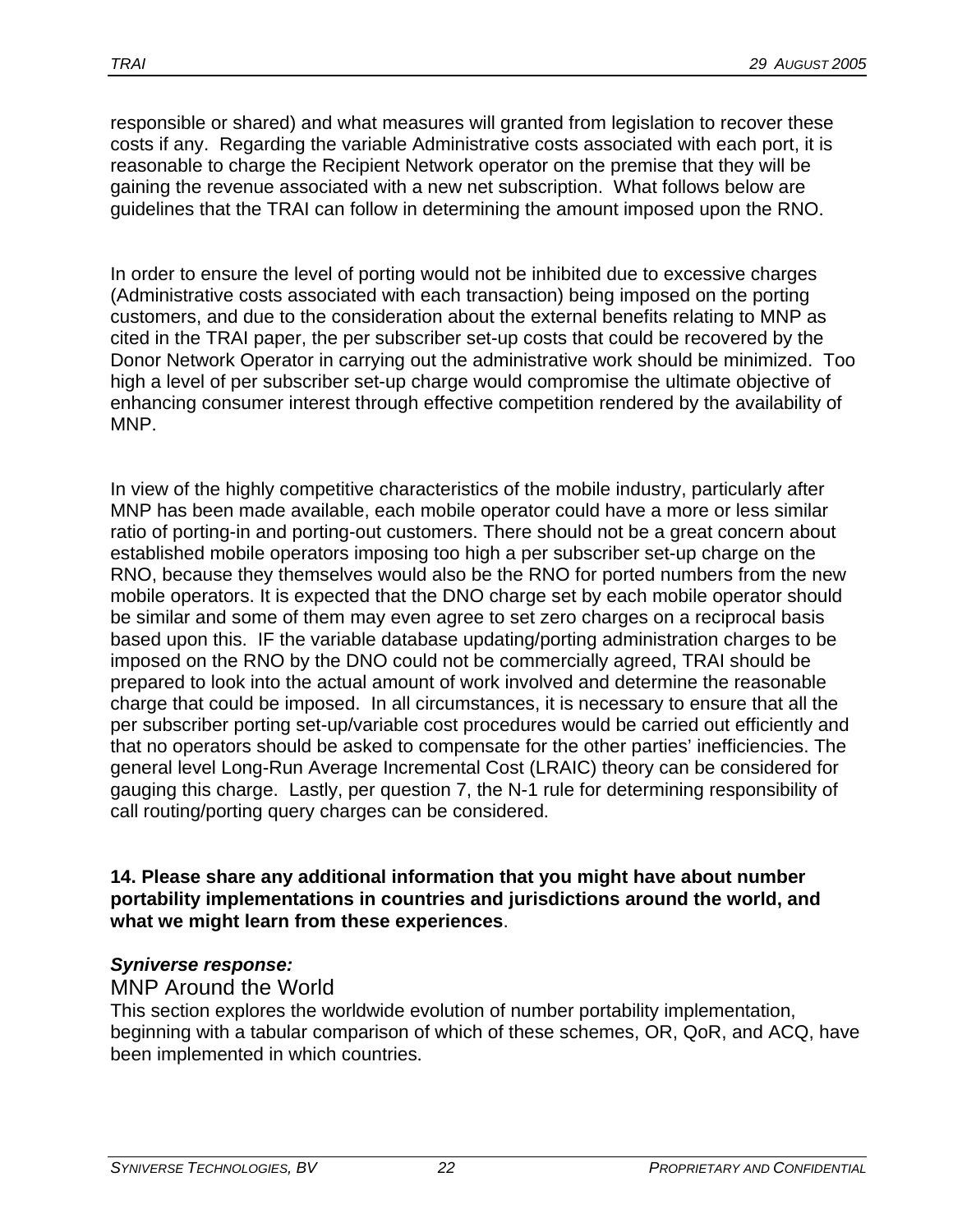| <b>Selected Country</b> | <b>Call Routing Method</b> |
|-------------------------|----------------------------|
| Austria                 | OR (not yet implemented)   |
| Belgium                 | ACQ                        |
| Canada                  | ACQ                        |
| Denmark                 | ACQ                        |
| Finland                 | ACQ                        |
| France                  | ΟR                         |
| Germany                 | ACQ (Operator Select)      |
| <b>Hong Kong</b>        | ACQ                        |
| <b>Ireland</b>          | OR (Operator Select)       |
| Italy                   | OR                         |
| <b>Netherlands</b>      | ACQ/QoR                    |
| Norway                  | OR migrating to ACQ        |
| <b>Singapore</b>        | OR                         |
| Spain                   | ACQ/QoR                    |
| <b>Sweden</b>           | ACQ/QoR                    |
| <b>Switzerland</b>      | QoR                        |
| UK                      | ΟR                         |
| US                      | ACQ                        |
|                         |                            |

While some countries are just considering a mandate for NP, other countries have had a portability model in place for several years. In fact, all members of the European Union are required to offer number portability, according to the Universal Service and Users' Rights Directive, Article 30 - Number Portability, set forth in July 2003,

Member States shall ensure that all subscribers of publicly available telephone services, including mobile services, can retain their number(s) independently of the undertaking providing the service:

(a) in the case of geographic numbers, at a specific location; and

(b) in the case of non-geographic numbers, at any location.

This paragraph does not apply to the porting of numbers between networks providing services at a fixed location and mobile networks*.* 

Japan's telecommunications ministry is recommending that the mobile number portability mandate take effect there by 2006. According to Reuters (February 2004): The ministry issued a preliminary report today, due to be finalized in April 2004, requesting that WNP be implemented as soon as possible. If the rule goes into effect, Japan would be joining 20 or so countries with similar regulations. The ministry believes nearly 30 percent of Japan's 80 million mobile phone users would be interested in WNP. However, limiting the advantages of WNP in Japan, the ministry says mobile phone users will still have to change their mobile phone email addresses for sending text messages.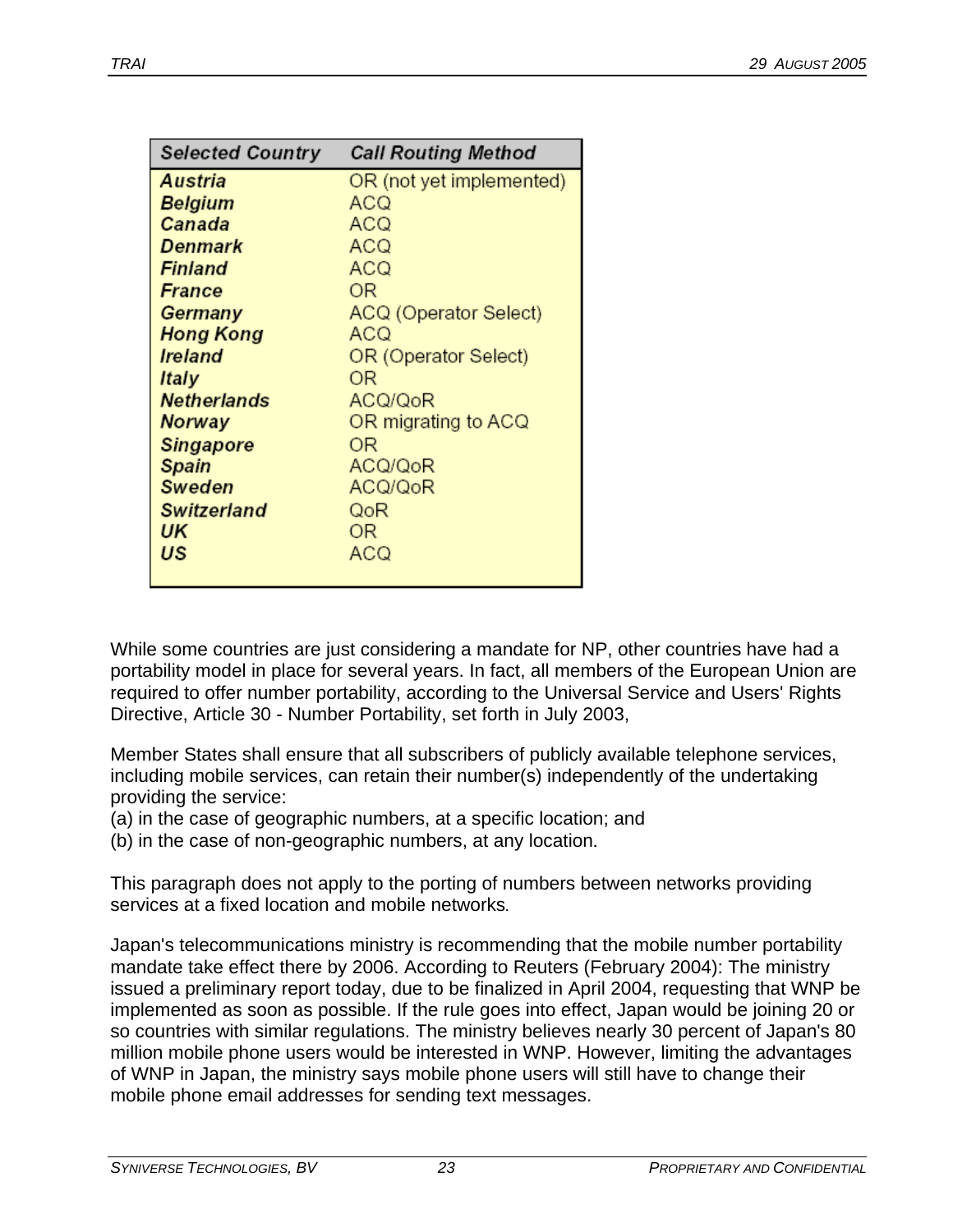

**The following graph shows a relative timeline of NP implementation in various countries.** 

# **Case Study: The Netherlands**

The Dutch mobile market began porting in April 1999. Although there have been great improvements as of late, to date, customers have generally regarded porting as unsuccessful. The reasons for this are varied.

While churn is high, running at 35-40 percent per year, only five percent of customers who change networks choose to port, or keep their number when churning. One reason frequently cited for this is that porting times are typically 3-12 weeks, and retailers consequently do not recommend porting. In addition, the demanding and inflexible criteria for validation imposed by the donor causes many port attempts to be rejected by the donor operator, i.e. the subscriber is barred from porting his/her number. One reason for the subscribers' ineligibility to port is that subscribers must wait until the notice period in their contract expires before the donor will release the number. There are other reasons why porting is not as popular. Even when the donor operator authorizes the port, if for some reason there is a technical glitch in the changeover, there is little practical cooperation in resolving problems among the fiercely competitive operators.

And while donor service providers are prohibited from charging a fee to customers who leave and port their numbers, recipient service providers are allowed to charge, and frequently do charge, an administrative fee to cover the costs incurred for porting. Another deterrent to porting is the use of SIM lock, which is permitted by law for up to one year. Once the port has taken place, the operators use ACQ for an efficient call routing method.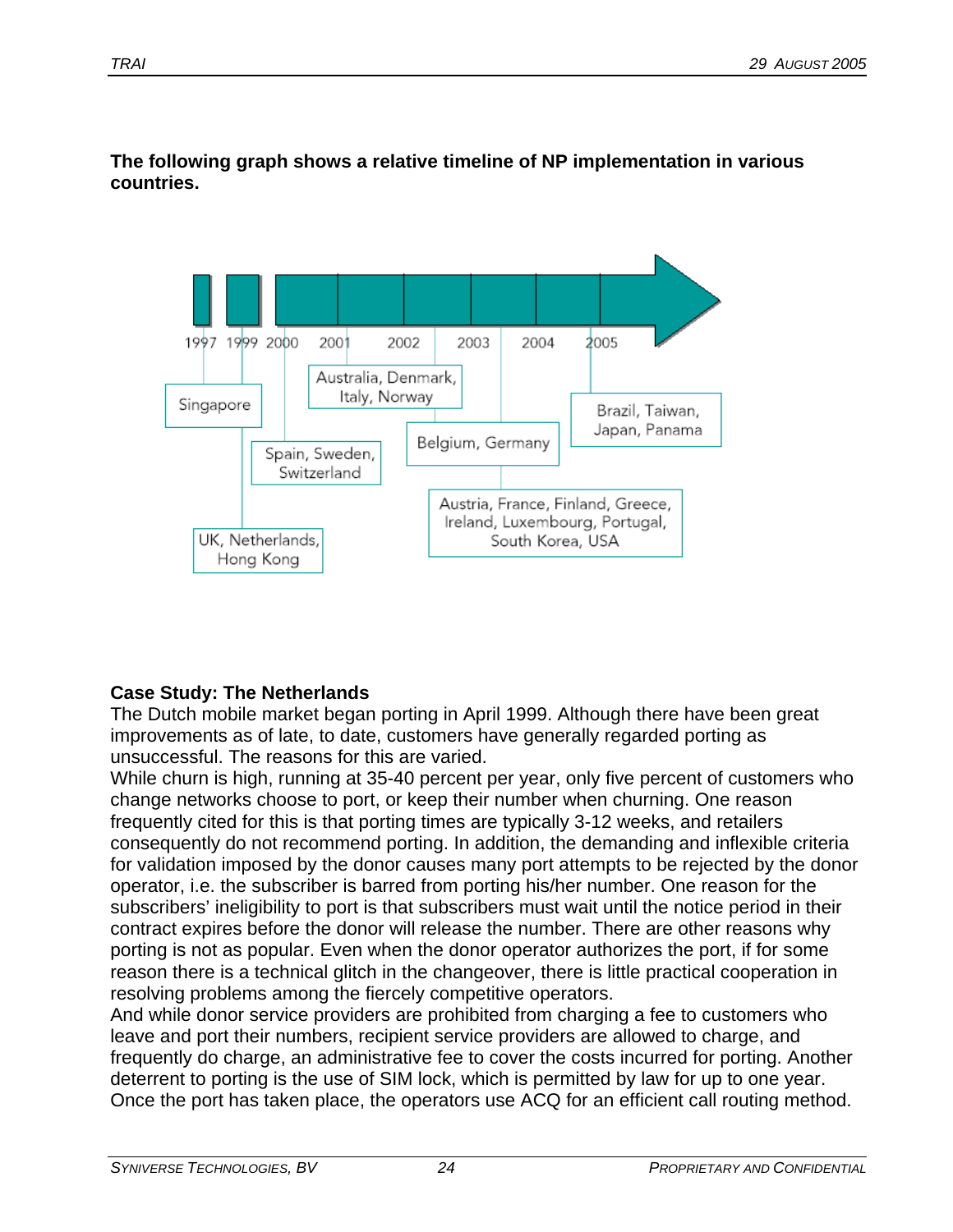# **Case Study: The United Kingdom**

In the U.K., mobile number portability has been available since 1999. The porting process generally takes up to seven days and requires the subscriber to gain authorization from the current service provider; consequently only three percent of subscribers have ported their numbers. In this market, donor operators are allowed to charge customers for porting away, which serves as a deterrent to subscribers. With some operators the charge has been so high that customers were often dissuaded from porting. In the case of one operator, customers were charged £30. However, recently operators have voluntarily dropped porting charges. Another reason cited as a deterrent to porting is the failure of the operators to implement a fast and reliable (automated) exchange.

The current process, implemented in 2001, begins with the subscriber requesting an authorization from the donor operator. This paper authorization form is a Porting Authorisation Code (PAC) which is generated by a centralised brokering system (a database), and contains all the information needed by the recipient operator to complete the port. In effect, this gives the donor a certain amount of power over the porting process. Once the PAC is obtained, the subscriber is responsible for providing the PAC and MSISDN to the recipient operator of choice to allow the porting record to be retrieved from the system and the port to be completed. Upon completion of the port, Onward Routing is the methodology for call routing, as the centralized database is not used during the actual call.

# **Case Study: The United States**

The Telecom Act of 1996 mandated porting in the U.S. Fixed-to-fixed porting was first addressed in a phased approach, which began in December 1997 and rolled out through the top 100 markets in 1998. Mobile porting was not mandated until November 2003. In the brief period from November 24, 2003 to Jan 12, 2004, 1 million mobile ports were requested, which is slightly fewer than 50 percent of churn. The reasons why porting was much higher than in some European countries mentioned above were:

1. Fixed-to-mobile, fixed-to-fixed and mobile-to-mobile were all included in the mandate

2. Consumers expected a mobile -to-mobile port to occur in two hours and 30 minutes, and a fixed-to-mobile port to occur in two to three days

3. Subscribers only had to present their new service providers with their account number phone number, billing address and name, and the recipient operator took care of the administrative tasks

4. Contract terms or debt issues with the donor subscriber did not preclude validation of the port

5. The porting process, for the most part, was fully automated end-to end

Another hallmark of the model derived by operators and regulators in the U.S. was that a common message set was developed for the exchange of subscriber information and was agreed upon by a consortium of operators. This minimized validation criteria on porting information and prevented the donor operator from any arbitrary rejection of a port request, thereby imposing fairness across all operators. Also, business methods, back-office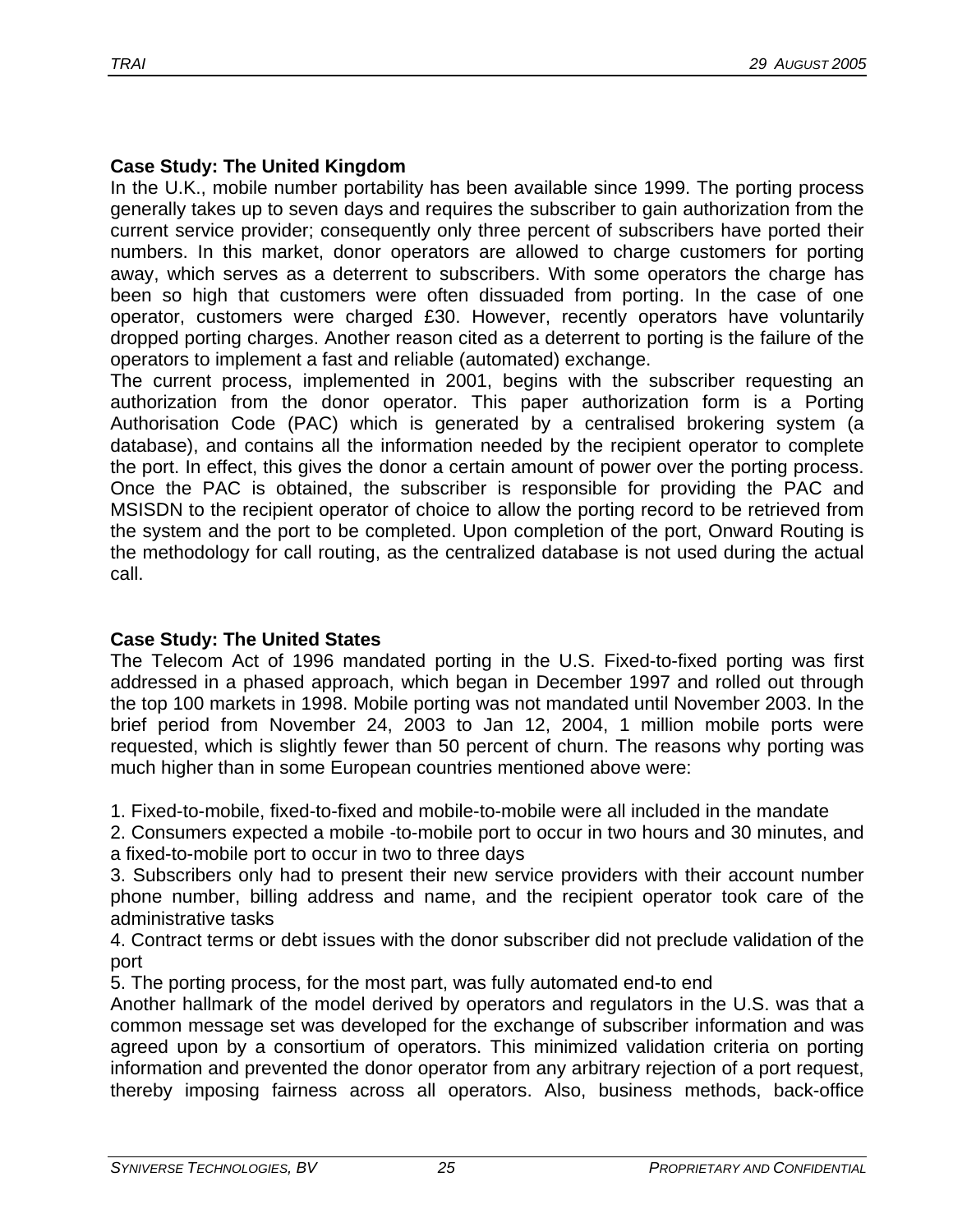systems, billing systems, point of sales systems, and generally all methods and procedures associated with acquisition of a subscriber were modified to incorporate the porting process. The obvious tradeoff is that this took many months of system and software development and had a substantial cost associated with the modifications.

Centralized, outsourced systems and vendors were retained for cross-operator interaction. Port requests are sent from recipient operator to donor operator via a trusted, third-party clearinghouse. The clearinghouse is responsible for format validation, proper routing, and timer management. The clearinghouse also acts as an audit point and a place for troubleshooting ports that do not happen correctly the first time. After the port request is confirmed, both old and new operators submit the port information to a single centralized database, called the NPAC (Number Portability Administration Center). This serves both as a repository and audit point, as well as a double check that both operators have agreed to port the number, and have agreed on the date and time of the port to take place. Finally, when the NPAC has "approved" the port, distribution network databases, typically colocated with Signal Transfer Points (STPs), are updated with routing information, which is used in the response to a switch query. All switches in the U.S. use the ACQ method, and hence have access to the same centralized data.

#### **Conclusions, Recommendations, and Considerations**

This section presents relevant lessons learned after looking at NP implementations around the world and provides some considerations for regulators to think about when determining how to proceed with a mandate for number portability; as well as special considerations for operators to remember when implementing this important mandate.

#### **Lesson 1: Number Portability is Inevitable**

One of the tenets we have observed is that number portability is inevitable. As subscribers become aware of NP in other countries, they too begin to ask, "Why can't I keep my number when I change service providers?" NP lifts a barrier to competition, which is unique to the telecommunications industry. And increasing competition is always in the best interest of consumers.

#### **Lesson 2: Experience Counts**

If the ability to port is not costly, relatively quick and convenient, porting is more successful, and the mandate for porting is more successful. The customer experience is very critical. If it is a hassle, costs a lot, or takes weeks to complete, customers do not bother.

# **Lesson 3: Centralized Databases and Centralized Clearinghouses**

A centralized clearinghouse:

- Gathers and collects porting information
- Ensures fairness among operators
- Corrects for differences between operators
- Eliminates version control issues between operators
- Provides a "referee" function in the case of dispute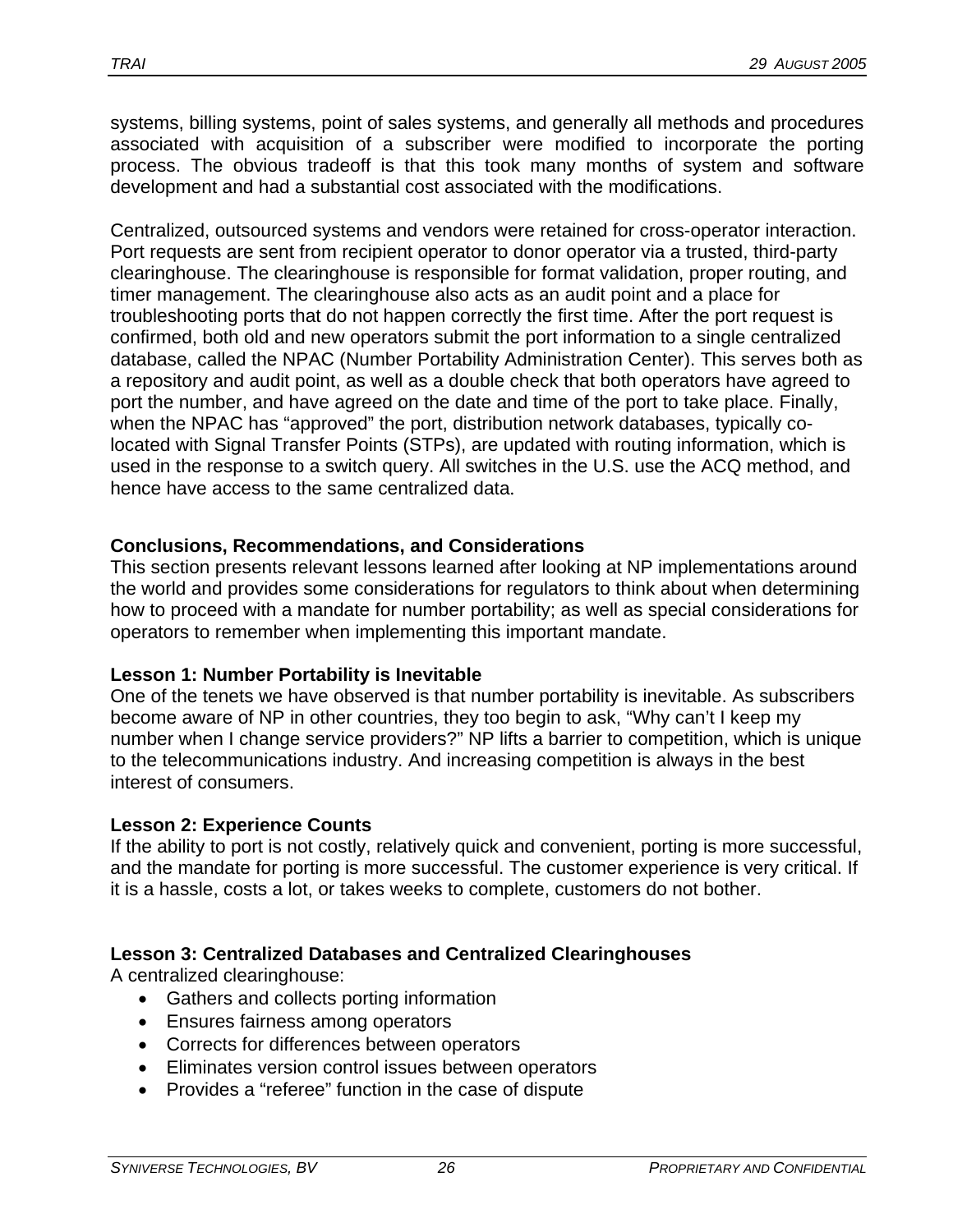- A centralize database where all ports are validated before network distribution:
- Ensures that operators cooperate in a fair manner
- Ensures accuracy with porting dates and times, thereby eliminating potential
- service outages for subscribers
- Provides audit points to reduce the potential for "slamming" fraud, whereby a
- Subscriber is ported without his/her knowledge

# **Lesson 4: Porting Does Not Increase Churn**

In several countries where MNP implementation took place, analysts predicted that churn would "go through the roof". This prediction never materialized. NP does not cause churn; rather the impact of portability only exaggerates existing reasons to churn -- clear quality issues, holes in coverage, better data services, availability of more exciting handsets. After the implementation of NP in the U.K., monthly churn increased only 0.1% per month. Australia saw a 0.3% increase in monthly churn. It is true that there can be a significant percentage of subscribers who have held off on churning because of the lack of number portability. This "pent-up-demand" results in an increase in churn once number portability becomes available; however, this is a temporary effect. Evidence shows that number portability creates the most incremental churn in the first six months, and then stabilizes. For example, in Hong Kong, prior to porting, the monthly average churn rate was 2.5% to 3.5 %. In the initial months of porting this jumped to 9% -10%. And after the first three months, churn returned to 2.5% - 3.5% monthly.

Belgacom's property Proximus stated that churn actually decreased by 17% despite full impact of MNP in 2003 (number portability was launched there in October 2002). A successful loyalty strategy was credited with this result. Profitability for Belgacom, expressed in terms of EBITDA, rose by more than 10%. Furthermore, churn in the U.S. varied widely by operator. Just as in other countries, operators who developed strategies around loyalty, service improvements, improved network quality, and better customer service, saw churn actually decrease despite the implementation of number portability, while other operators had significant increases in churn.

# **Cost Models for NP**

There will be costs associated with NP implementation, fixed portability or MNP, and operators have a right to recover these costs. There are several cost recovery models; each with unique tradeoffs.

# **Model One**

This first model uses a fund owned and controlled by the regulatory agency or its assignee. Each operator contributes to the fund based upon its number of subscribers and withdrawals are based on actual costs. The benefit of this model is that the costs are shared among all subscribers of all operators. Because portability benefits everyone, not just those who port, through better coverage, better customer service and better rate plans, this is considered a fair cost model. The downside is that there is no incentive to keep costs down, since an operator will be reimbursed for costs incurred.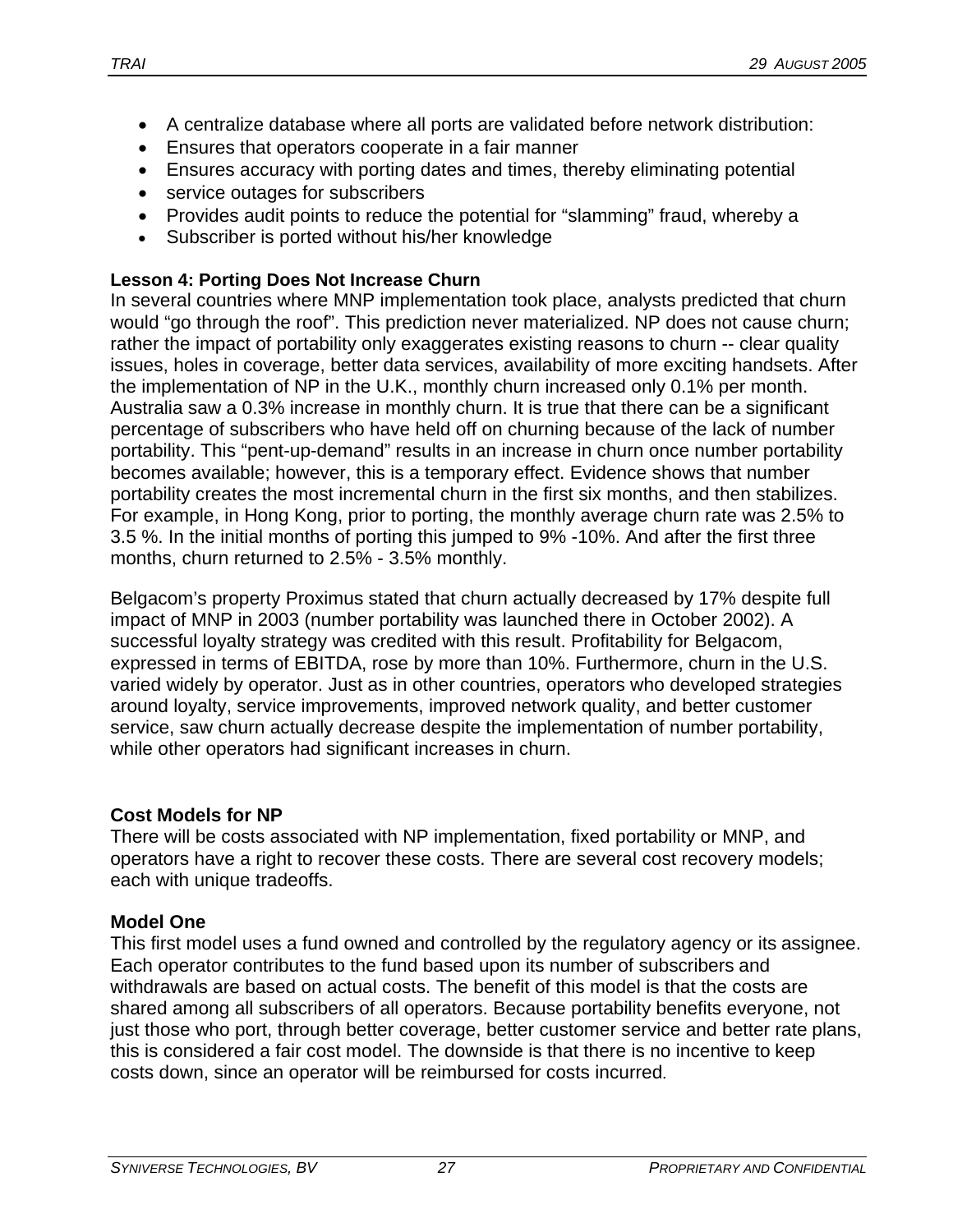#### **Model Two**

This second cost model calls for each operator to assess a small monthly fee to all its subscribers. Since all subscribers benefit from number portability, this is a fair model, which allows for cost sharing among the subscribers. And costs are kept at a minimum because the operator wants to keep its monthly fees low or it will lose subscribers. In this model, the regulators should enforce a reasonable ceiling for charges.

#### **Model Three**

The third model involves charging the subscriber who ports. In this case, the recipient operator, the donor operator, or both may collect the fees. Please note that in some countries contract law limits what the donor operator may collect. In general, the recipient operator is in a better position to charge a fee because it is gaining a customer. The recipient operator also may choose to waive the fee during special incentive periods or for highly valued subscribers. Charging a subscriber to port is a deterrent to porting and operators may end up paying up front for mandated changes for which it can never fully recover costs.

Another question in determining cost models is to determine who will do the work, i.e. who selects the clearinghouse and the centralized database providers. In some countries where each operator was allowed to pick vendors, competition was greatest since many vendors vied for the same opportunities. However it was the least efficient, since the same systems were developed several times by several vendors, with different levels of quality. And when the vendors of different operators attempted to exchange data, inconsistencies in interpretation of the standards set back testing efforts by months. In countries where one vendor was chosen, data exchange consistency was ensured. Since several vendors bid on the contract, competition was still present in the process.

#### **Considerations for Regulators**

Regulators tasked with developing a mandate face a formidable mission. The difficulty is not that number portability is to be mandated. Rather, the difficulty is in determining what outcome regulators desire. Is the desired outcome an increase in competition between mobile operators at minimal cost to operators, or an increase in competition at minimal cost to subscribers? The answer to these questions can result in very different mandates. Is the desired outcome that mobile operators can act as competitors to fixed operators, or just to other mobile operators? Again, the answer will drive a different mandate. The wrong approach would be for regulators to mandate how number portability should be implemented. Instead, regulators should clearly articulate in a mandate what needs to happen, and should help influence how it will be accomplished in collaboration with operators, their vendors and subscribers. Along the path toward number portability, regulators need to be prepared to offer guidelines and respond to conflicts as they arise. Below are some considerations for a regulator to keep in mind when determining the "what":

#### **Deadlines**

In terms of deadlines, sooner is better than later, but the implementation of number portability takes time. The amount of time provided will, in some part, determine how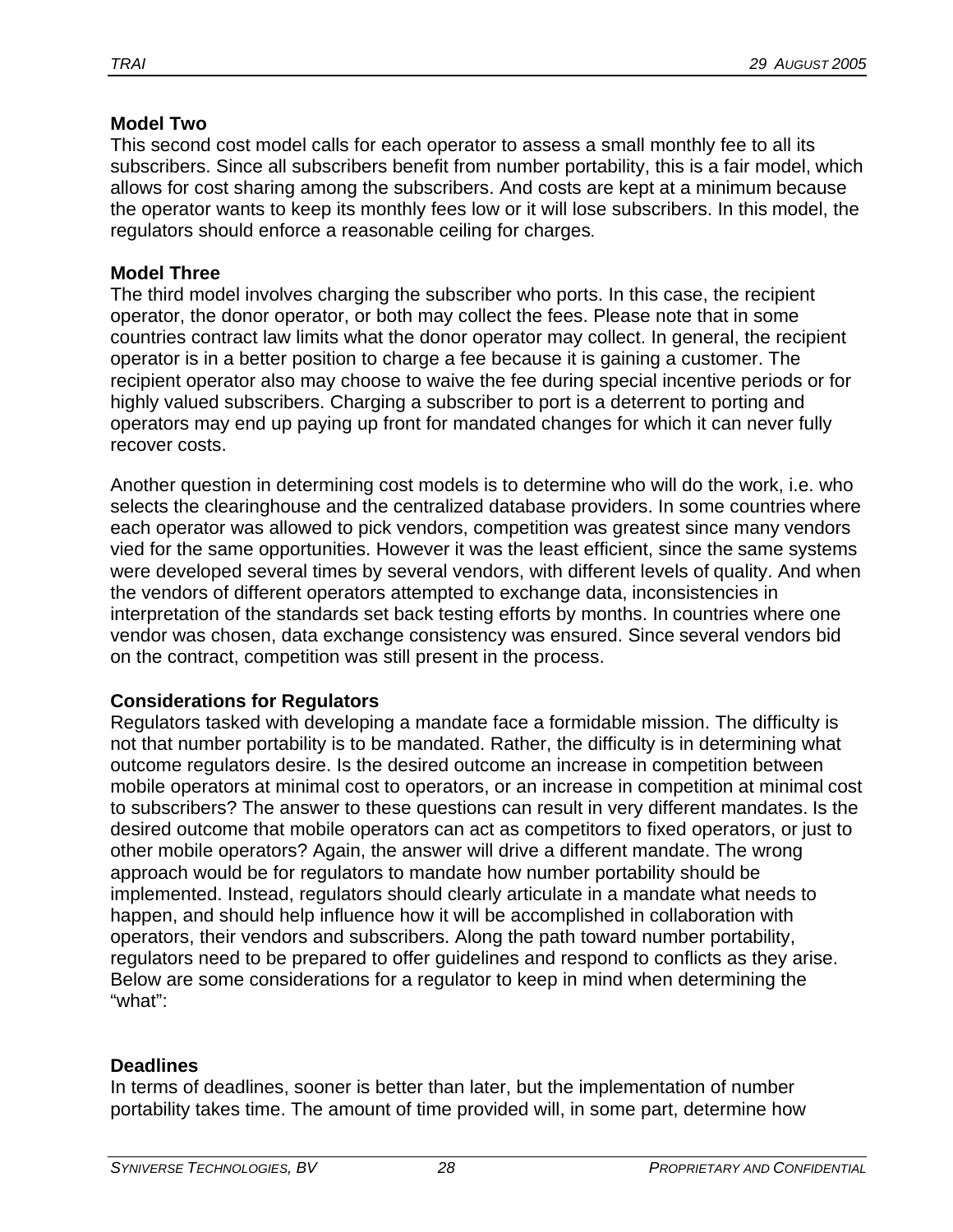number portability is implemented. If a very short time to implement is given, then the methods of implementation will be very limited. For example, OR may be the only call routing approach if number portability is to be implemented in a few months. To compromise on deadlines, a trial in one market could take place. This allows operators to exercise methods and procedures in that market before rolling out the remainder of the markets or cities.

#### **15. Give your comments, with reasons, as to when number portability should be introduced in India?**

#### *Syniverse Response:*

Once a date is mandated by the TRAI, a reasonable time to implement Number Portability is estimated to be approximately 6-9 months. Milestone tasks to consider in this implementation include:

- *Project Management and Control* Project Management and Control is a fundamental aspect of the quality of Syniverse's delivery mechanism and we adhere rigorously to our own internal project management processes. We also work hard to ensure excellent communication of requirements, progress and issues when necessary.
- *Product Review Workshops* A number of workshops will be held during the initial period and are built into our plan to enable Syniverse to present the details of the various technical and non-technical aspects of the product to the relevant and appropriate Operator resources. These workshops will form the basis of the NP Product training allowing the intended audience to gain a thorough understanding of the product, both from a technical and non-technical perspective.
- *Customization, Unit and System Test* Experienced Syniverse NP technical staff perform Business Process, XML Messaging and GUI screen layout customization and localization working alongside a clearly delimited configuration management and test organizations to ensure that the resultant system is functionally correct.
- *Production Hardware Planning and Set-up* Sizing of the requirement and set-up of appropriate new hardware or configuration of existing hardware. This includes the installation and set-up of the 3rd party software and the Core NP product. On completion of the installation, appropriate testing and fine-tuning will be carried out.
- *Production System Deployment* Once the base product is installed and tested the product will be configured with the appropriate country specific information and this includes implementation of the configurable parameters of the NP Product. The system will undergo regression testing thereafter.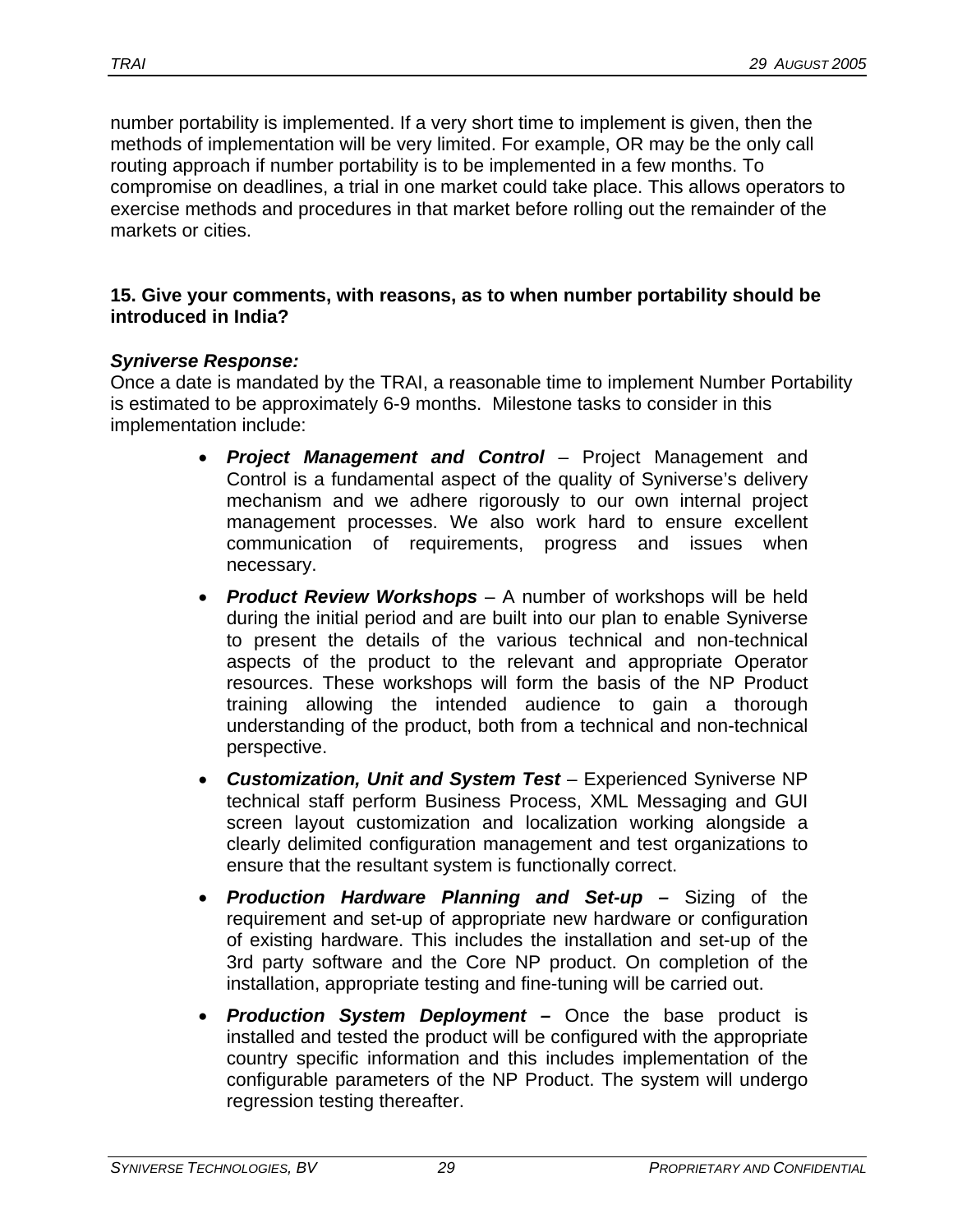- *Operator Integration* Syniverse can provide the Operators with some test facilities for their own tests. These include a test client and a test server for sending and receiving M2M messages and an installed message receiver with functionality on the Production system.
- *Trial Operation* Syniverse recognizes the need for operators to test "live" data, end-to-end, in a test environment. We have extensive experience bringing up markets, with several large operators simultaneously preparing for the same mandated go-live date. Syniverse's offer incorporates two facets to assist in this effort. We can optionally support a test platform through to the go-live date, for operators to use for end-to-end testing. Additionally, we can optionally provide hands-on support for testing, whereby Syniverse coordinates the testing schedule, facilitates the actual tests, and assists in troubleshooting, where appropriate.
- *Stability Verification Phase* The most critical phase of operation, and the most widely watched by industry and press, is the first few weeks of actual operation. Syniverse experience has shown that staffing additional resources during this period, providing rapid response to correct software anomalies, as well as assist operators in finding errors in back-office systems and modifications, is the most effective way of maintaining a stable environment.

#### **16. Should MNP be implemented progressively by service area or directly across the nation at one time?**

#### *Syniverse response:*

Per response of question 14, the answer is driven to a certain extent to the amount of time prior to the mandated date of number portability can impact both the overall solution as well as the markets selected. Additionally, staggering the geography by order of importance, will give all parties involved the latitude in gaining operational efficiencies. In the US for example, it was determined that implementing the largest 100 markets in the first phase and then the rest of the country at a later timeframe would be the optimal approach. In the guidance of this topic, the FCC ruled in their First Reconsideration Order of Number Portability:

*"In the First Reconsideration Order, the Commission concludes that within the 100 largest MSAs, LECs must provide number portability only in switches for which another carrier has*  specifically and reasonably requested the provision of number portability.<sub>75</sub> The *Commission reasoned that such an approach allows carriers to focus their resources where competitors plan to enter, which is where number portability is likely to have the most impact in the short run on the development of competition for local services. Structuring implementation in this fashion reduces costs, eases the demands on software vendors, and encourages efficient deployment, network planning, and testing.<sub>77</sub> The*